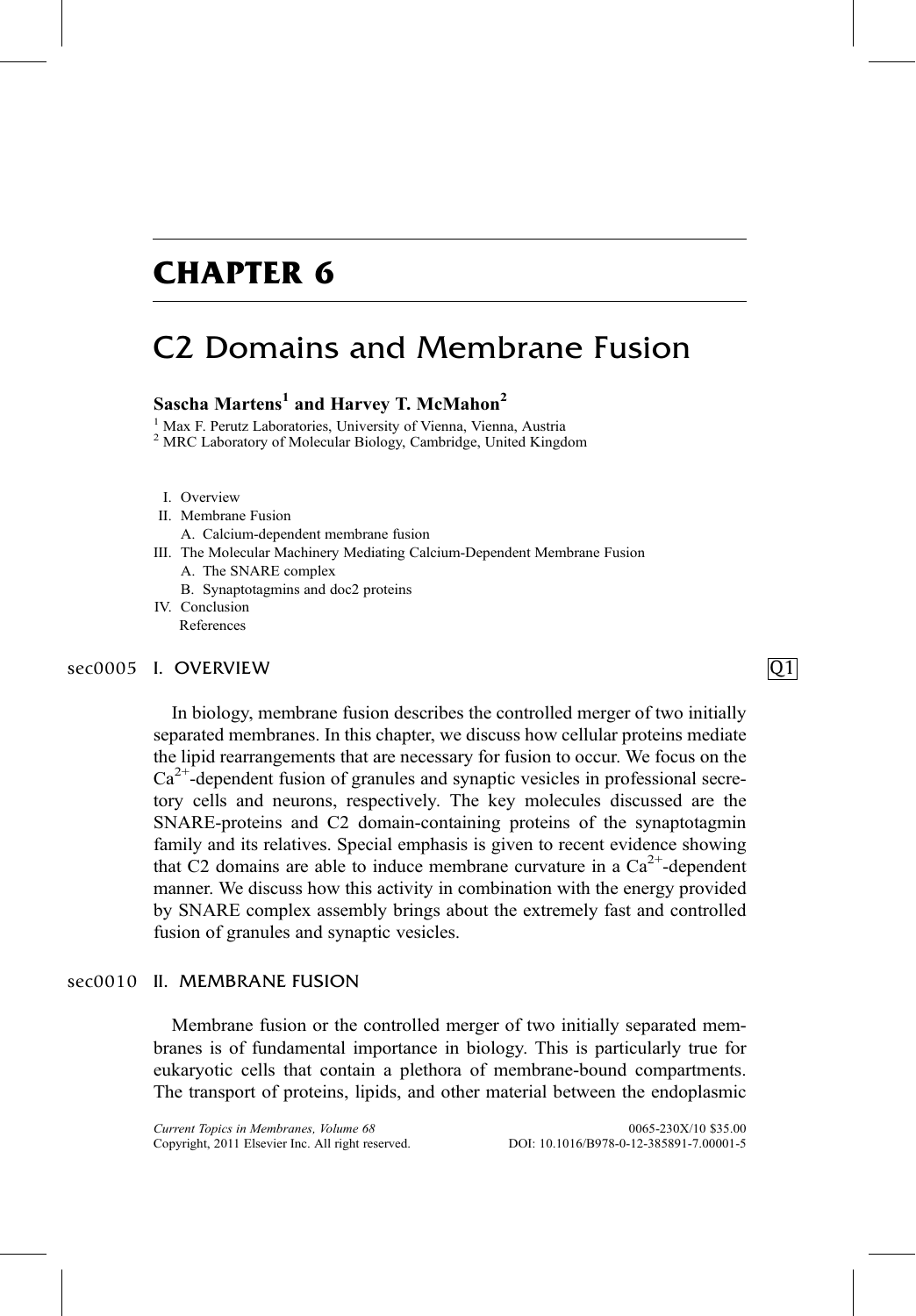reticulum, the Golgi apparatus, the endocytic system, and other intracellular compartments is in large part mediated by small vesicular and tubular carriers ([Jahn & Scheller, 2006; Martens & McMahon, 2008; Zerial & McBride, 2001\)](#page-16-0). These carriers bud off from a donor compartment and fuse with their target compartment thereby delivering membrane bound proteins, lipids, and luminal cargo. If these vesicular carriers fuse with the plasma membrane they can deliver molecules such as neurotransmitters and other signaling factors into the extracellular space. Membrane fusion can also occur between whole organelles. Thus, mitochondria undergo constant fusion and fission events [\(Hoppins,](#page-15-0) [Lackner, & Nunnari, 2007](#page-15-0)). During cell division the Golgi apparatus fragments in order to allow it to be partitioned between the two daughter cells. After partitioning it reassembles by the controlled fusion of these membranous fragments [\(Shorter & Warren, 2002](#page-17-0)). Another fascinating example is the reassembly of the nuclear envelope after mitosis. During open mitosis the nuclear envelope fragments into small vesicular structures. These structures fuse after mitosis in order to reform the nuclear envelope [\(Guttinger, Laurell, & Kutay, 2009\)](#page-15-0). However, membrane fusion processes are not limited to intracellular events as fusion can also occur between cells. For instance, myoblasts fuse to generate myotubes and trophoblasts fuse to form the syncytiotrophoblast layer ([Oren-](#page-17-0)[Suissa & Podbilewicz, 2007](#page-17-0)). Membrane fusion is also exploited by pathogens such as enveloped viruses that fuse with their target cells in order to gain access to the cell's intracellular space ([Skehel & Wiley, 2000](#page-17-0)).

par0020 In all examples of membrane fusion events mentioned above the requirements for the actual fusion event is similar. The fusion event must be tightly controlled and it should be nonleaky, meaning that the membranes must keep their integrity and only the content of the two membrane structures should mix ([Chernomordik](#page-14-0) [& Kozlov, 2003; Jahn, Lang, & Sudhof, 2003; Martens & McMahon, 2008](#page-14-0)).

par0025 Most if not all membrane fusion processes are believed to proceed through the same intermediates [\(Chernomordik & Kozlov, 2008; Martens & McMahon,](#page-14-0) [2008](#page-14-0)). Initially the two membranes destined to fuse, but initially separated, must be brought into close contact. In most biological fusion events this will require the two membranes to be denuded of proteins in order to allow close contact to occur. Next, energy (e.g., curvature stress) must be injected into both membrane destined to fuse in order to overcome the energy barriers for the subsequent fusion intermediates. If the fusion event is initiated by highly curved membrane intermediates (e.g., buckle-like protrusions) this will facilitate both, close membrane contact and the intermediates to follow ([Efrat, Chernomordik,](#page-14-0) [& Kozlov, 2007; Martens, Kozlov, & McMahon, 2007](#page-14-0)). The next step entails the merger of the two contacting monolayers of each membrane into a structure referred to as hemifusion stalk. During hemifusion the two distal monolayers remain separated. The hemifusion stalk resolves by the subsequent merger of the distal monolayers allowing the formation of the fusion pore ([Chernomordik &](#page-14-0) [Kozlov, 2003\)](#page-14-0). This is the first time the contents of the two compartments come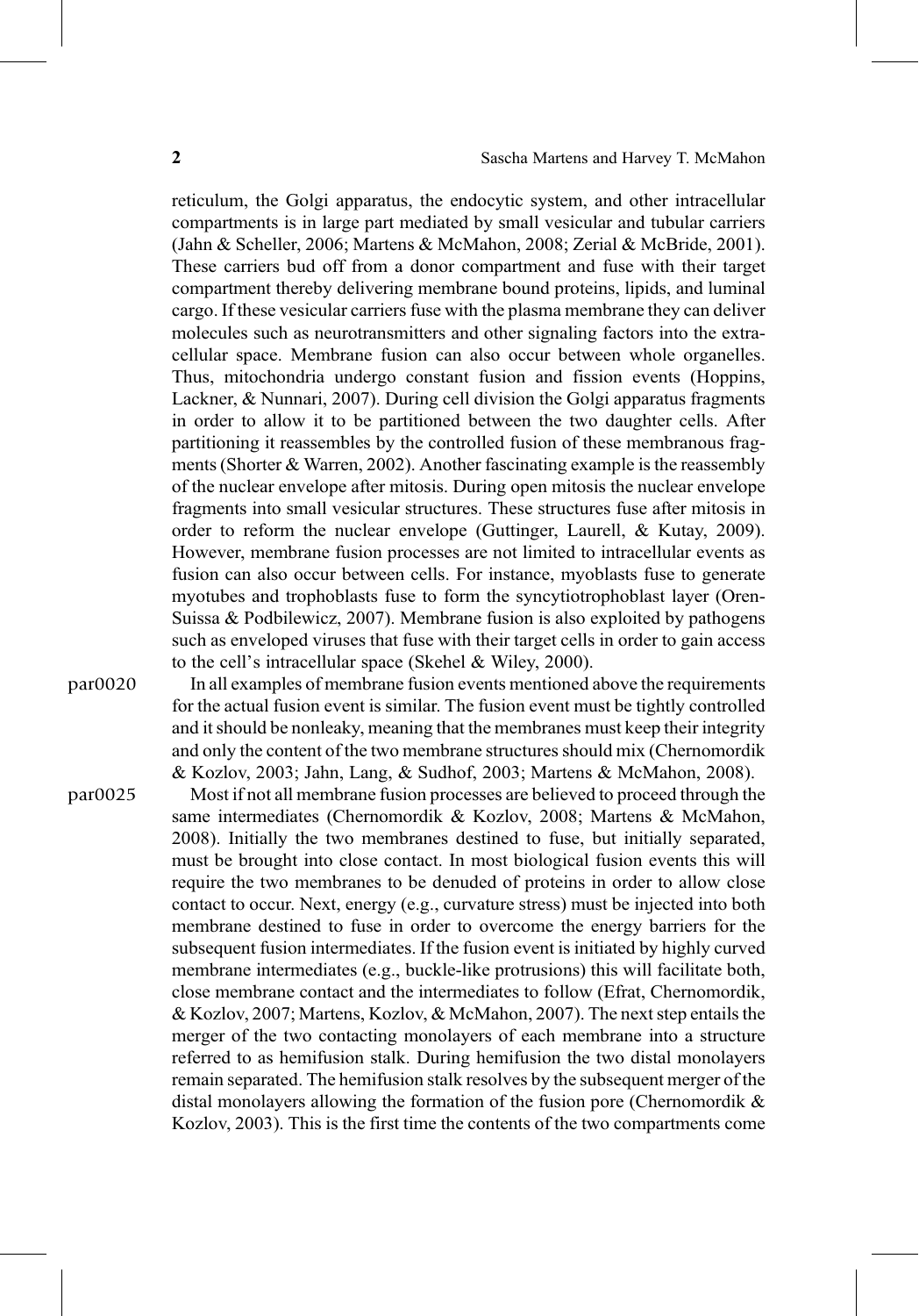<span id="page-2-0"></span>into contact and mix. Finally, the fusion pore dilates that results in the complete intermixing of the two membranes.

- During fusion the membrane undergoes major conformational changes. However, these changes are controlled and mediated by fusion proteins. The task of the fusion proteins is to reduce the energy barriers separating the highly curved intermediates during the membrane fusion process ([Chernomordik &](#page-14-0) [Kozlov, 2003, 2008](#page-14-0)). Flat membranes do not like to undergo spontaneous fusion, but highly curved membranes have a high spontaneous fusion rate, likely because the energy barrier for the high curvature intermediates is lower. The more unstable the highly curved intermediate then the more likely it will want to fuse to relax to a lower energy state [\(McMahon, Kozlov, & Martens, 2010](#page-16-0)).  $\mathbf{p}$
- As outlined above the fundamental process of membrane fusion plays crucial roles in a wide range of biological processes. Consequently it is tightly regulated by a variety of signals that allow the fusion reaction to proceed only when needed ([Martens et al., 2007\)](#page-16-0). One of the most fascinating and most investigated fusion reactions is the calcium-dependent fusion of vesicles and granules in professional secretory cells such as neurons and chromaffin cells [\(Sorensen,](#page-17-0) [2004; Sudhof, 2004\)](#page-17-0) (Fig. 1).  $\mathbf{r}$  are  $\mathbf{r}$



 $\frac{1}{2}$ 

FIGURE 1 Synaptic vesicle exocytic/endocytic cycle. Nerves on depolarization respond to the influx of calcium by fusion of vesicles in a region called the active zone. Neurotransmitters are released into the synaptic cleft and bind to postsynaptic receptors to activate/modulate its activity. Vesicle components and membrane are recycled by endocytosis either directly to form new synaptic vesicles or via an endosome intermediate. These vesicles are then docked/primed and wait on another stimulus for SNARE-dependent fusion.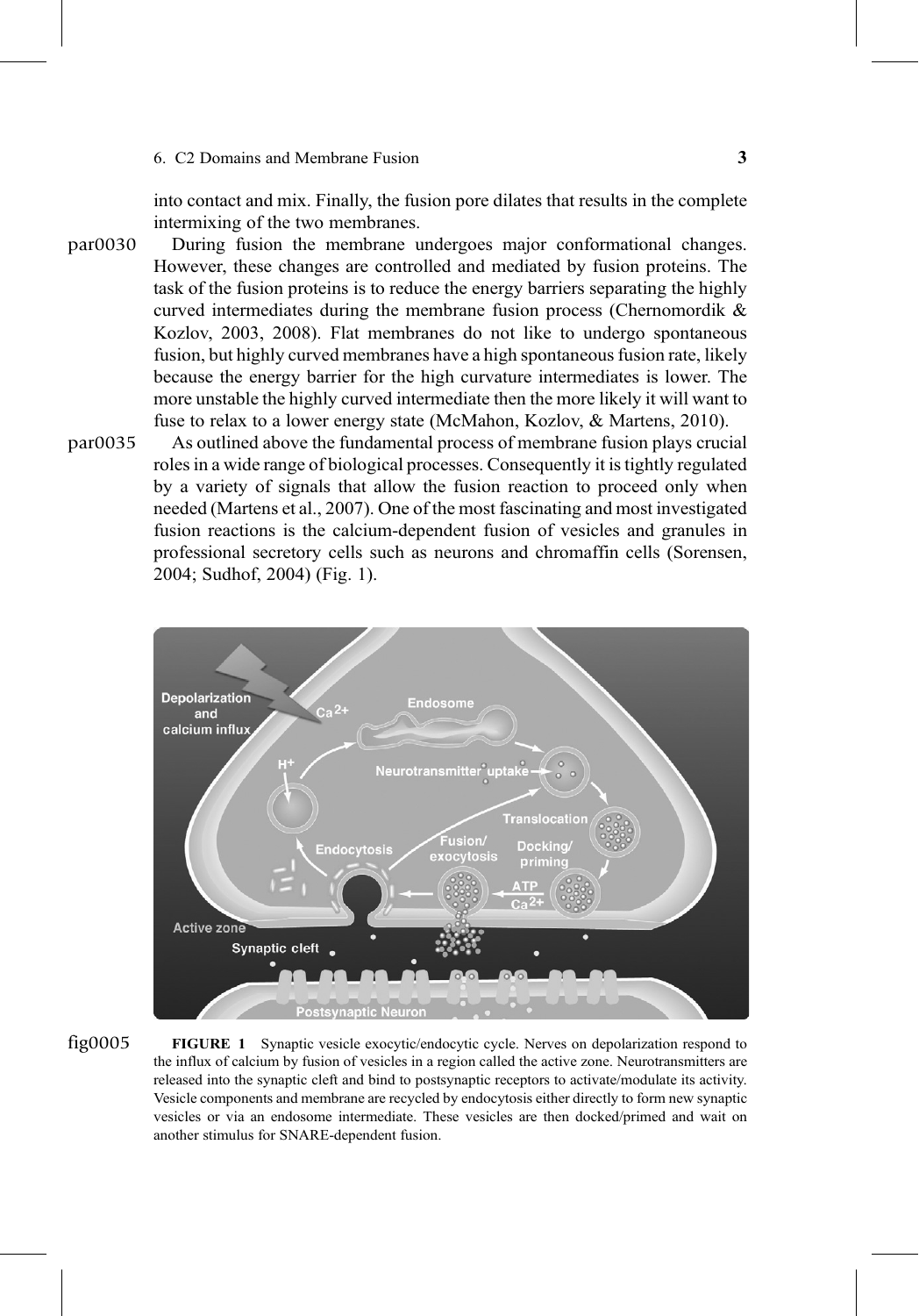### sec0015 A. Calcium-Dependent Membrane Fusion

par0040 Calcium or more precisely  $Ca^{2+}$  ions serve as second messengers for a variety of signaling events. There is a steep gradient of the  $Ca^{2+}$  concentration across the limiting membrane of the cell. Thus, the concentration of  $Ca^{2+}$  in the extracellular space and some intracellular compartments such as the endoplasmic reticulum is in the mM range whereas the  $Ca^{2+}$  concentration in the cytoplasm is in the sub-mM range, at least under resting conditions. The activation of certain signaling receptors and ion channels results in the further opening of channels that allow  $Ca^{2+}$  to cross the plasma membrane or endoplasmic reticulum membrane. The elevated cytoplasmic  $Ca^{2+}$  concentration is sensed by  $Ca^{2+}$  binding proteins, which in turn trigger various downstream events. One of the most striking actions is the triggering of exocytic fusion events in neurons, chromaffin cells, and many other professional secretory cells ([Fig. 1](#page-2-0)). In fact many of the hormones controlling our body functions are secreted into the extracellular space by calcium-dependent exocytosis. Furthermore, most of our neurons communicate with each other at chemical synapses. Here the signaling molecules, termed neurotransmitters are stored in small vesicles and are released by the fusion of these vesicles with the plasma membrane. Upon their release these neurotransmitters bind to receptors on the surface of the neighboring cell and thereby alter its behavior. It's fundamental importance and fascinating biophysics has made synaptic vesicle fusion one of the most heavily studied processes in biology.

## sec0020 1. Synaptic Vesicle Fusion<br>par0045 Synaptic vesicle fusion lies at

Synaptic vesicle fusion lies at the core of the communication between the vast majority of our neurons. At chemical synapses, one neuron communicates with its neighbor across a specialized site called a synapse [\(Fig. 1\)](#page-2-0). Synapses are composed of pre- and postsynaptic structures where the presynaptic part is supplied by the signal-sending neuron and the postsynaptic part is provided by the signal-receiving neuron ([DeFelipe, 2010\)](#page-14-0). Within the presynapse the neurotransmitters are packed into small rather uniform 40–50 nm diameter vesicles termed synaptic vesicles ([Takamori et al., 2006](#page-18-0)). Dependent on the synapse, the number of synaptic vesicles per presynaptic terminal can vary between a hundred to several thousand. If an action potential arrives at the presynapse it triggers the opening of voltage-gated  $Ca^{2+}$  channels resulting in the increase of the intracellular  $Ca^{2+}$  concentration. The increased  $Ca^{2+}$  concentration triggers the fusion of some synaptic vesicles with the presynaptic plasma membrane that results in the release of neurotransmitters into the space between the pre- and postsynapse termed the synaptic cleft where they can bind to receptors on the postsynaptic plasma membrane [\(Neher & Sakaba, 2008;](#page-17-0) [Sudhof, 2004\)](#page-17-0). The probability with which an action potential can trigger the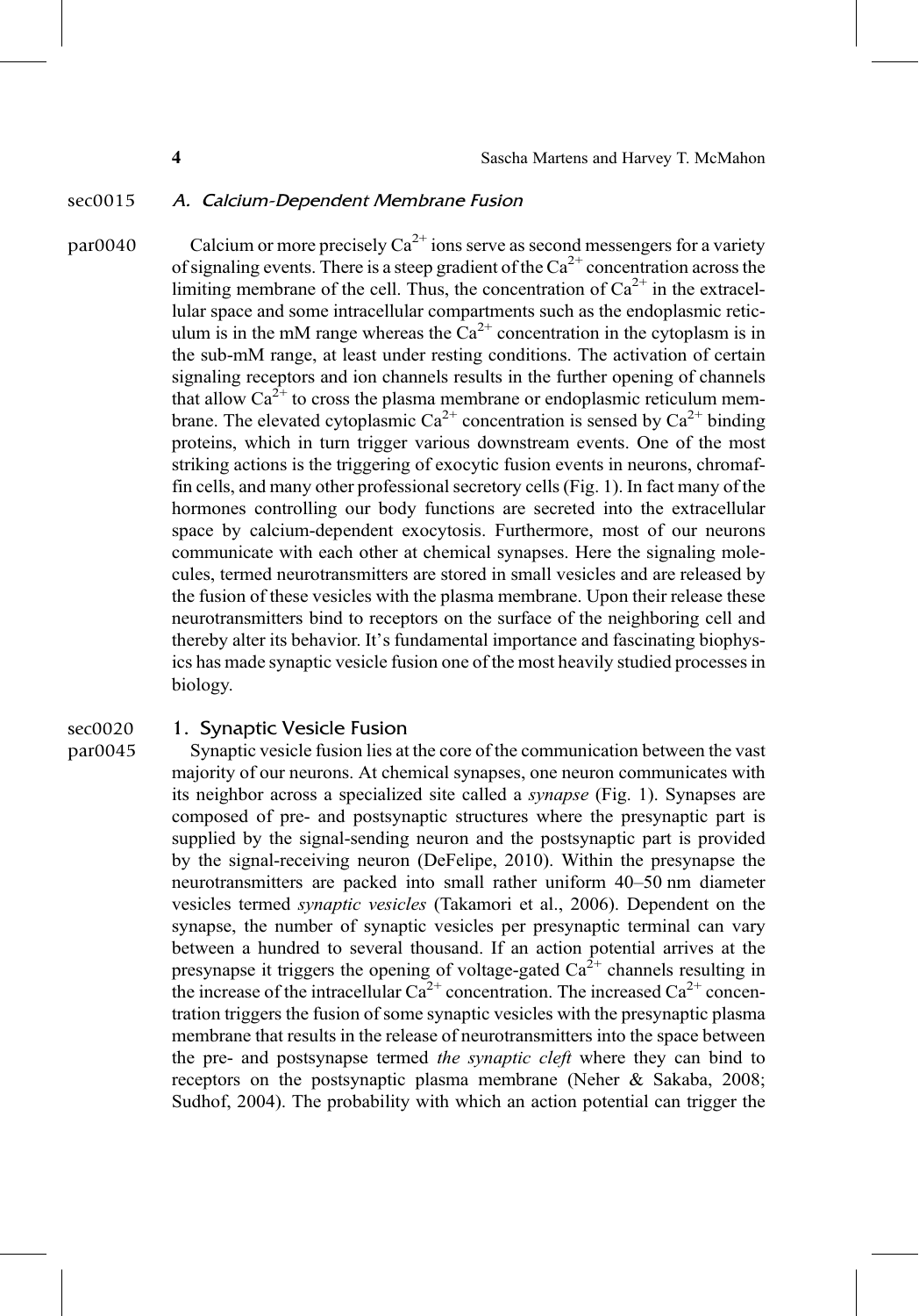### 6. C2 Domains and Membrane Fusion 6. C2 Domains and Membrane Fusion 6. The S

fusion of one or more synaptic vesicle is called *release probability* and can vary from 0.1 at some central synapses to 1 at the neuromuscular junction. Changes in this release probability are one of the fundamental mechanisms by which longand short-term memory is mediated ([Citri & Malenka, 2007](#page-14-0)).

- Synaptic vesicles undergo a complex life cycle ([Sudhof, 2004](#page-17-0)) ([Fig. 1\)](#page-2-0). Synaptic vesicles initially bud off from a donor compartment and become filled with neurotransmitters. Subsequently some of these vesicles are believed to undergo a complex series of events that are collectively called *docking* and priming ([Verhage & S](#page-18-0)ørensen, 2008). The term docking is based on a morphological criterion and describes the phenomenon where some synaptic vesicles are deemed to be close to the presynaptic plasma membrane. The term priming is based on a functional classification and describes the ability of some synaptic vesicles to rapidly fuse after the increase in intercellular  $Ca^{2+}$  concentration. It is commonly believed that during docking and priming the molecular machinery that ultimately brings about the actual fusion event is assembled. Furthermore, the primed vesicles are believed to be a subset of the docked vesicles where docked but not primed vesicles are on some intermediate stage toward the fully fusion competent state. It should be noted that most studies investigating the molecular events during docking and priming have been conducted in chromaffin cells (discussed below) and the strict classification into docked and primed vesicles in neurons should be applied with some caution ([de Wit et al., 2009;](#page-14-0) [Sorensen, 2004; Verhage & S](#page-14-0)ørensen, 2008). After  $Ca^{2+}$ -dependent fusion the membrane and proteins of the synaptic vesicles now found in the plasma membrane are recycled by *endocytosis*, after which the synaptic vesicles become re-filled with neurotransmitters and are ready for the next cycle of depolarization and release [\(Sudhof, 2004](#page-17-0)) ([Fig. 1\)](#page-2-0). p<sup>aroun</sup>
- It has been observed that upon arrival of an action potential, and subsequent  $Ca^{2+}$  channel opening, synaptic vesicles fuse in different phases [\(Barrett &](#page-13-0) [Stevens, 1972; Sun et al., 2007](#page-13-0)). Synchronous release refers to the neurotransmitters that are released immediately after  $Ca^{2+}$  channel opening. For synchronous release, the delay between the increase of the intracellular  $Ca^{2+}$  concentration and synaptic vesicle fusion is surprisingly short (less than 1 ms). This short delay has prompted the belief that the molecular release machinery responsible for fusion must be largely preassembled. Synchronous release is followed by asynchronous release, which refers to the synaptic vesicles that fuse in a slightly delayed manner. Both synchronous and asynchronous synaptic vesicle fusion are absolutely dependent on  $Ca^{2+}$  [\(Hagler & Goda, 2001](#page-15-0)). In addition a third form of synaptic vesicle fusion is know, the so-called spontaneous release. Spontaneous release is not coupled to an action potential and has long been considered as  $Ca^{2+}$ independent. However, there is now compelling evidence that also this type of release is at least to a large extent triggered by  $Ca^{2+}$  ([Emptage, Reid, & Fine,](#page-14-0) [2001; Groffen et al., 2010; Xu, Pang, Shin, & Sudhof, 2009](#page-14-0)). p<sup>aroun</sup>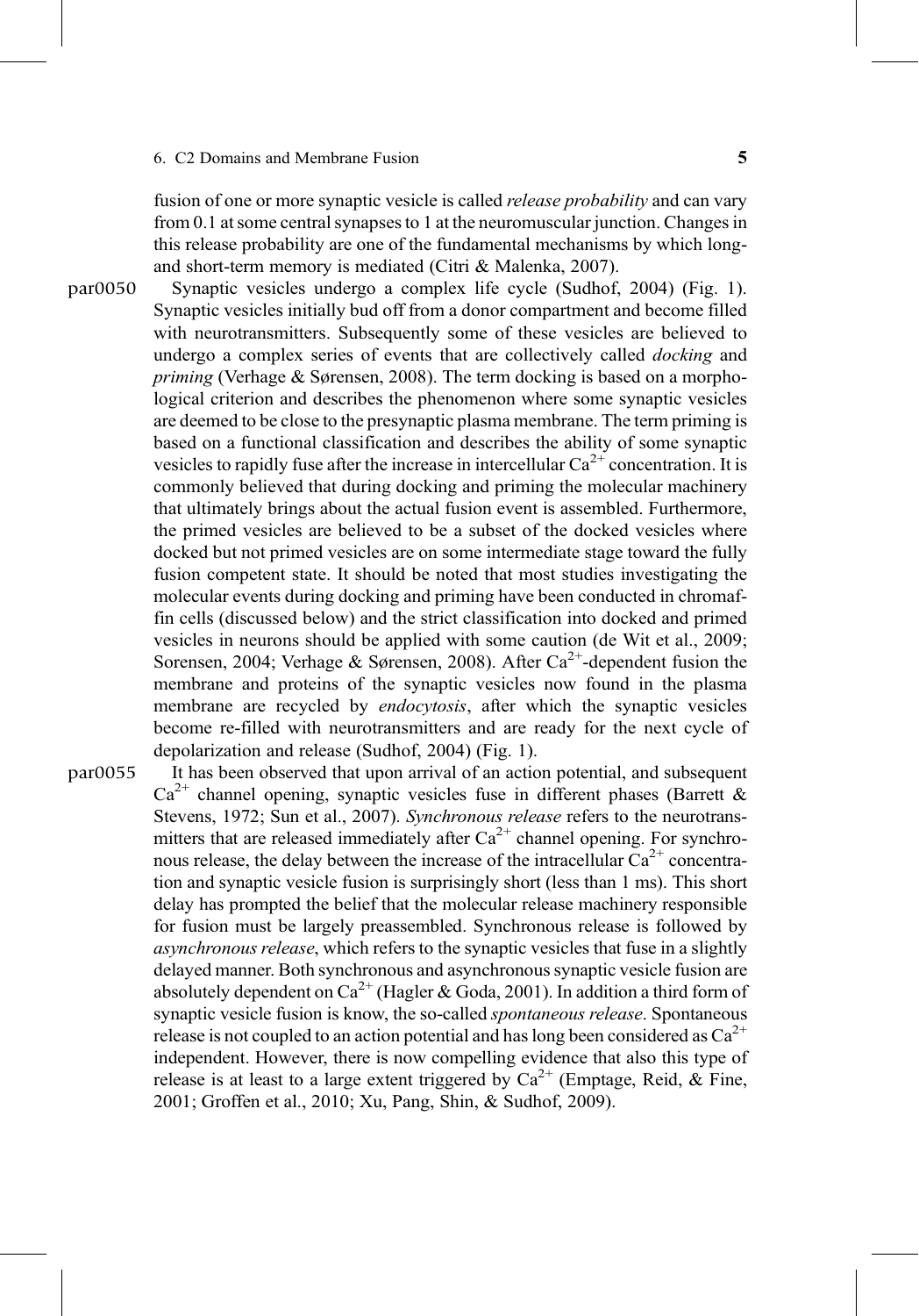par0060 A large body of evidence suggests a common molecular mechanism underlies synchronous, asynchronous, as well as spontaneous release ([Groffen et al.,](#page-15-0) [2010; Schoch et al., 2001; Verhage et al., 2000](#page-15-0)). However, before we discuss the molecules that drive these fusion reactions we will briefly discuss  $Ca^{2+}$ dependent fusion in non-neuronal cells.

## sec0025 2. Secretory Granule Fusion<br>par0065 6 Granules are relatively large se

Granules are relatively large secretory organelles (up to several 100 nm in diameter) found in adrenal chromaffin cells, pancreatic beta cells, mast cells, cytotoxic T cells, and many other cell types. Like the fusion of synaptic vesicles in neurons, secretory granule fusion is strictly dependent on  $Ca^{2+}$ . In addition, the molecular core machinery mediating the fusion of these granules is the same as the machinery mediating the fusion of synaptic vesicles, although important differences do exist [\(Sorensen, 2004\)](#page-17-0). However, fusion of secretory granules is about 10 times slower than synaptic vesicle fusion. The most intensely studied system is the exocytosis of secretory granules in chromaffin cells. Analogous to synaptic vesicle fusion, the fusion of secretory granules in chromaffin cells occurs in different phases. Immediately after the rise of the intracellular  $Ca^{2+}$ concentration fast fusion is observed. This fast phase is followed by a slow phase, which in turn is followed by a sustained phase [\(Sorensen, 2004\)](#page-17-0). A key advantage of the study of granule fusion over the study of synaptic vesicle fusion is that the cells are more accessible. Thus, while most measurements of synaptic vesicle fusion are made indirectly by recording the postsynaptic response to the neurotransmitters that are released by these fusion events, individual exocytic events can be detected directly in chromaffin cells. One such method involves measuring plasma membrane capacitance, which allows the detection of an increase in cell surface area upon fusion of secretory granules. Another technique is amperometry that allows the detection of the signaling molecules that are released upon fusion [\(Haller, Heinemann, Chow, Heidelberger, & Neher,](#page-15-0) [1998](#page-15-0)). Both of these techniques are extremely sensitive and accurate and have in combination with the precise manipulation of the molecular release machinery given us deep insights into the core machinery driving  $Ca^{2+}$ -dependent exocytosis and membrane fusion in general.

### sec0030 **III. THE MOLECULAR MACHINERY MEDIATING** CALCIUM-DEPENDENT MEMBRANE FUSION

A wealth of studies over the last decades has unearthed a plethora of molecules that are required for the precisely controlled and fascinating events outlined above. In fact we now have an accurate picture of the molecular composition of a complete synaptic vesicle and although it does not excluded that new molecules playing key role during  $Ca^{2+}$  dependent will be discovered it is likely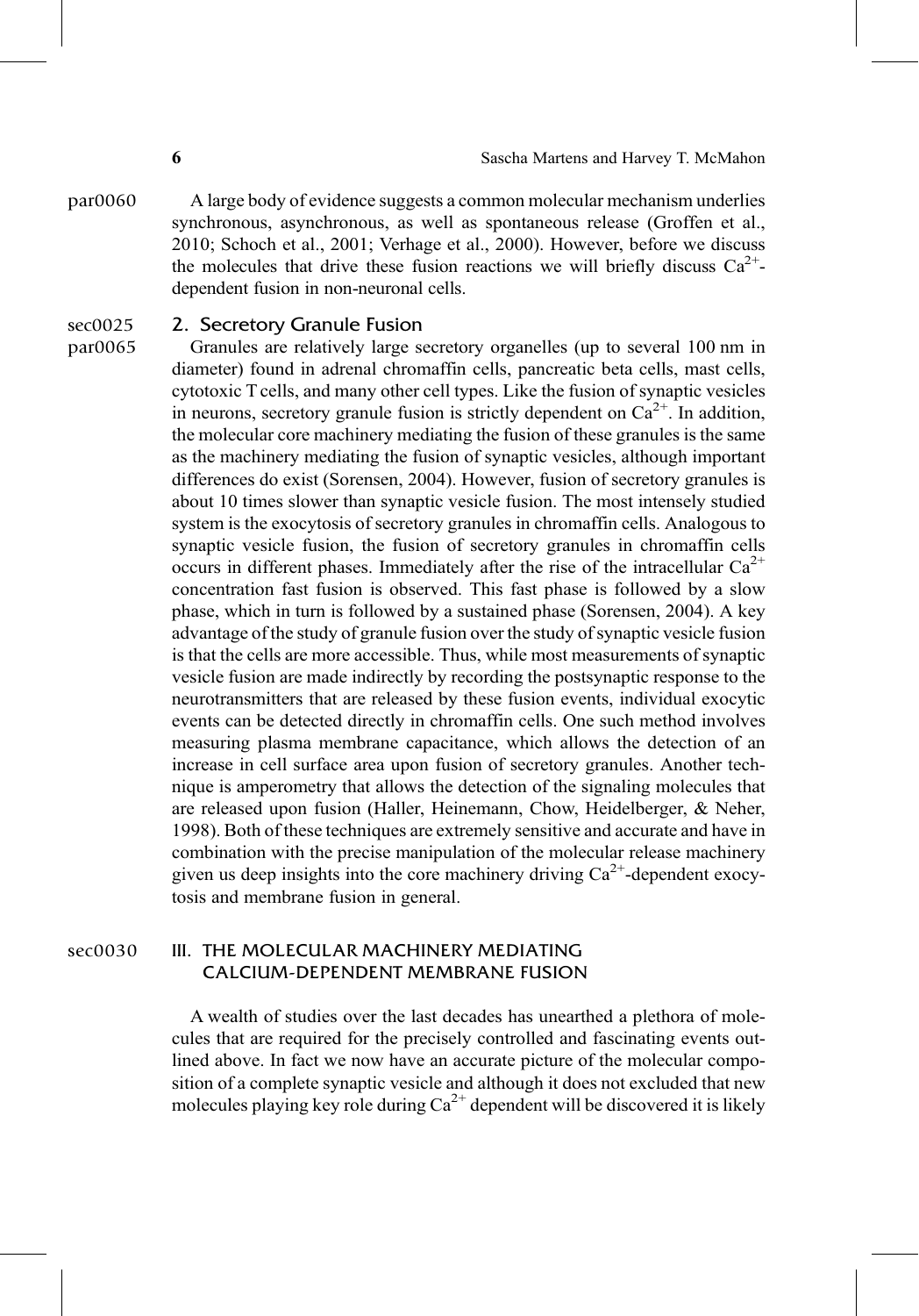<span id="page-6-0"></span>that the major players are known [\(Rizo & Rosenmund, 2008; Sudhof, 2004;](#page-17-0) [Takamori et al., 2006\)](#page-17-0). The task now is therefore to assign precise functions and mechanisms to these molecules. In our subsequent discussion we will limit ourselves to the so-called SNARE complex, the synaptotagmins and related C2 domain containing proteins.

### A. The SNARE Complex sec0035

The SNARE complex is at the core of all  $Ca<sup>2+</sup>$ -dependent exocytic fusion events including synaptic vesicle fusion and secretory granule fusion ([Borisovska et al., 2005; Jahn & Scheller, 2006; Schiavo et al., 1992; Schoch](#page-14-0) [et al., 2001; S](#page-14-0)üdhof & Rothman, 2009; Washbourne et al., 2002) (Fig. 2). The par0075



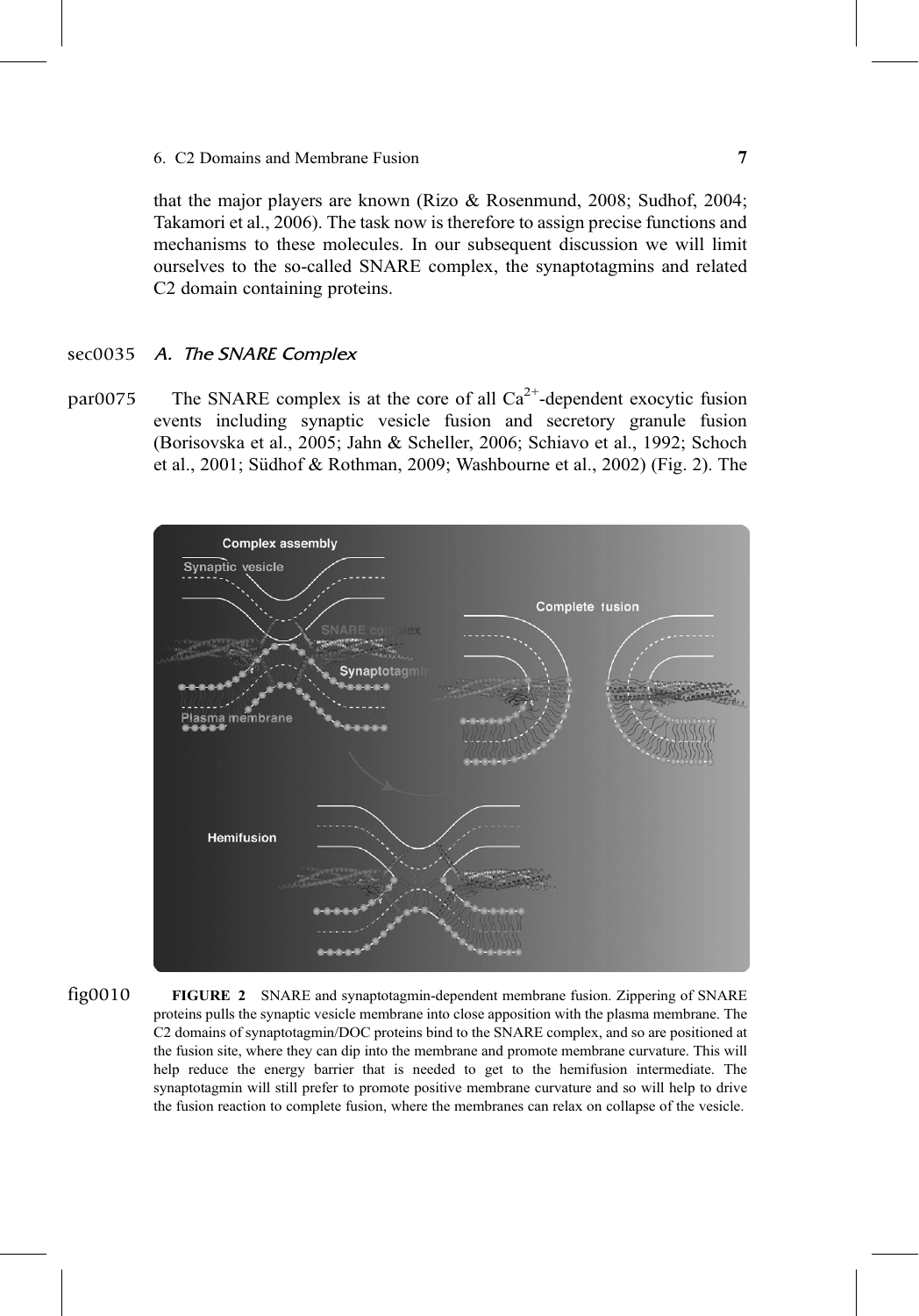SNARE complex is an extremely stable four-helical bundle and the fully formed complex likely represents the postfusion state of these proteins. The individual helices are provided by separate SNARE proteins [\(Stein, Weber, Wahl, & Jahn,](#page-17-0) [2009; Sutton, Fasshauer, Jahn, & Brunger, 1998\)](#page-17-0). In neurons and chromaffin cells these SNARE proteins are syntaxin1, SNAP25, and synaptobrevin. Each of these SNAREs contain an approximately 60 amino acid long SNARE domain that is largely disordered in isolation ([Fasshauer, Otto, Eliason, Jahn, & Br](#page-14-0)ünger, [1997; Stein et al., 2009; Sutton et al., 1998\)](#page-14-0). Syntaxin1 and synaptobrevin are transmembrane domain proteins localized to the plasma membrane and vesicular membrane, respectively [\(Fig. 2\)](#page-6-0). Syntaxin1 and synaptobrevin each provide one helix to the four-helical SNARE complex. In contrast to syntaxin1 and synaptobrevin, SNAP25 is localized to the plasma membrane via a series of palmitoylated cysteines and provides two helices to the complex [\(Fasshauer et](#page-14-0) [al., 1997; Stein et al., 2009; Sutton et al., 1998\)](#page-14-0). The discovery that two transmembrane proteins localized to the two membranes destined to fuse have the ability to participate in an extremely stable complex, immediately suggested a mechanism by which these molecules could mediate membrane fusion ([Sollner et al., 1993; Weber et al., 1998](#page-17-0)) ([Fig. 2](#page-6-0)). The SNARE domains of synatxin1 and synaptobrevin are located to the N-terminus of their transmembrane domains and only a few amino acids separate the SNARE domains from the membrane spanning regions [\(Stein et al., 2009; Sutton et al., 1998\)](#page-17-0). Structural evidence suggests that upon SNARE complex formation the SNARE helices extend into the transmembrane domain transducing at least some force, generated by the SNARE complex formation, into the membranes ([Stein et al., 2009\)](#page-17-0). In fact it is now widely accepted that SNARE complex formation is the driving force bring the two membranes destined to fuse into close contact. Furthermore, tetanus and botulinum toxins have been found to specifically cleave SNARE proteins and thereby inhibit synaptic vesicle fusion ([Davletov, Bajohrs, & Binz, 2005; Schiavo et al., 1992; Sutton et al., 1998\)](#page-14-0). SNARE proteins are not limited to the synapses. Most, but not all, intracellular membrane fusion events are SNARE-dependent and it is widely assumed that the  $Ca<sup>2+</sup>$ -dependent fusion of synaptic vesicles and granules is a special adaptation of a general mechanism [\(Jahn & Scheller, 2006; Martens & McMahon,](#page-16-0) [2008; McMahon et al., 1993\)](#page-16-0).

par0080 Syntaxin1 and SNAP25 are also called target-SNAREs (tSNAREs) and have been reported to form a tSNARE *acceptor complex* in the plasma membrane for the SNARE motif of synaptobrevin. There is good evidence suggesting a model where synaptobrevin initially makes contact with the preformed tSNARE complex with its N-terminus ([Sorensen et al., 2006; Walter, Wiederhold, Bruns, Fasshauer, &](#page-17-0) Sø[rensen, 2010\)](#page-17-0). Thus, the regions furthest from the transmembrane domains make contact and as the proteins zipper together the transmembrane domains are pulled closer together. This model is also referred to as N- to C-terminal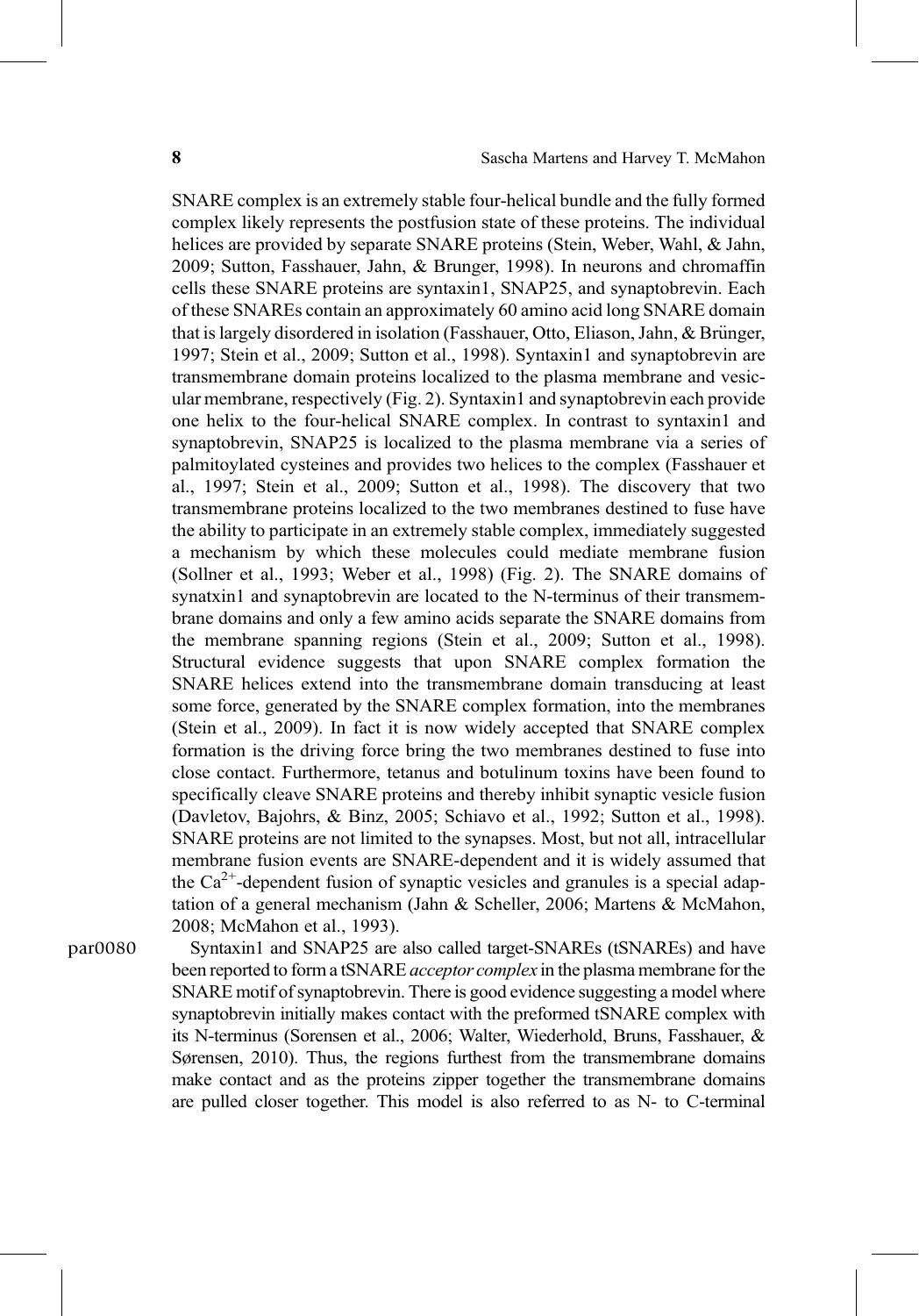zippering. It is an appealing model because it explains how the two membranes are brought into proximity and further suggests a mechanism by which the full zippering could be stalled at certain stages. It now appears that accessory molecules regulate the formation of the SNARE complex at various stages [\(Jahn & Scheller,](#page-16-0) [2006; Rizo & Rosenmund, 2008; S](#page-16-0)ü[dhof & Rothman, 2009\)](#page-16-0).

Two lines of evidence point to the SNARE complex as the major driving force during membrane fusion. First, disruption of SNARE function in vivo severely inhibits  $Ca^{2+}$ -dependent exocytosis. The targeted deletion of individual SNAREs almost completely abolished synaptic vesicle and secretory granule fusion [\(Borisovska et al., 2005; Schiavo et al., 1992; Schoch et al., 2001;](#page-14-0) [Washbourne et al., 2002\)](#page-14-0). Furthermore, mutations of critical amino acids within the SNARE complex reduce fusion ([Kesavan, Borisovska, & Bruns, 2007;](#page-16-0) [Sorensen et al., 2006; Walter et al., 2010\)](#page-16-0). Second, membrane fusion mediated by SNAREs has been successfully reconstituted in vitro. Starting with a seminal study by Rothman and colleagues [\(Weber et al., 1998\)](#page-18-0) membrane fusion mediated by the neuronal SNAREs has been reconstituted and the role of SNAREs has been analyzed ([Chen et al., 2006; Domanska, Kiessling, Stein, Fasshauer, &](#page-14-0) [Tamm, 2009; Fix et al., 2004; Kiessling, Domanska, & Tamm, 2010; Liu,](#page-14-0) [Tucker, Bhalla, Chapman, & Weisshaar, 2005; Montecucco, Schiavo, &](#page-14-0) [Pantano, 2005; Pobbati, Stein, & Fasshauer, 2006; van den Bogaart et al.,](#page-14-0) [2010](#page-14-0)). The results from these *in vitro* systems have led to various and often conflicting interpretations. In some cases the fusion rates observed were extremely low or dependent on nonphysiological conditions. It was therefore suggested that the SNAREs are not the minimal machinery for membrane fusion. In other studies it was observed that SNAREs alone suffice to mediate fast fusion and it was thus concluded that they are the minimal machinery mediating membrane fusion in vivo ([Chen et al., 2006\)](#page-14-0). In addition, the number of SNARE complexes required for an individual fusion events was found to range from 15 to just a few [\(Domanska et al., 2009; Montecucco et al., 2005](#page-14-0)). It has recently been suggested that as few as one SNARE complex is sufficient for membrane fusion *in vitro* prompting the question why each synaptic vesicle carries about 70 synaptobrevin molecules ([Takamori et al., 2006; van den](#page-18-0) [Bogaart et al., 2010\)](#page-18-0). Titration experiments of wild type and mutant SNAP25 expression in SNAP25 knockout cells have now proposed that as at least three SNARE complexes are required for fast fusion but less than three SNARE complexes may be sufficient to drive slow fusion ([Mohrmann, de Wit,](#page-16-0) [Verhage, Neher, & S](#page-16-0)ørensen, 2010). par0085

In all in vitro reconstitutions described above one crucial feature of synaptic vesicle and secretory granule fusion was missing, that is the strict  $Ca^{2+}$  dependence of the fusion reaction. It became thus clear that although the SNAREs are at the core of the fusion event they are neither  $Ca^{2+}$  sensitive nor sufficient for  $Ca^{2+}$ -dependent fusion ([Chen, Tang, Sudhof, & Rizo, 2005](#page-14-0)).  $\mathbf{p}$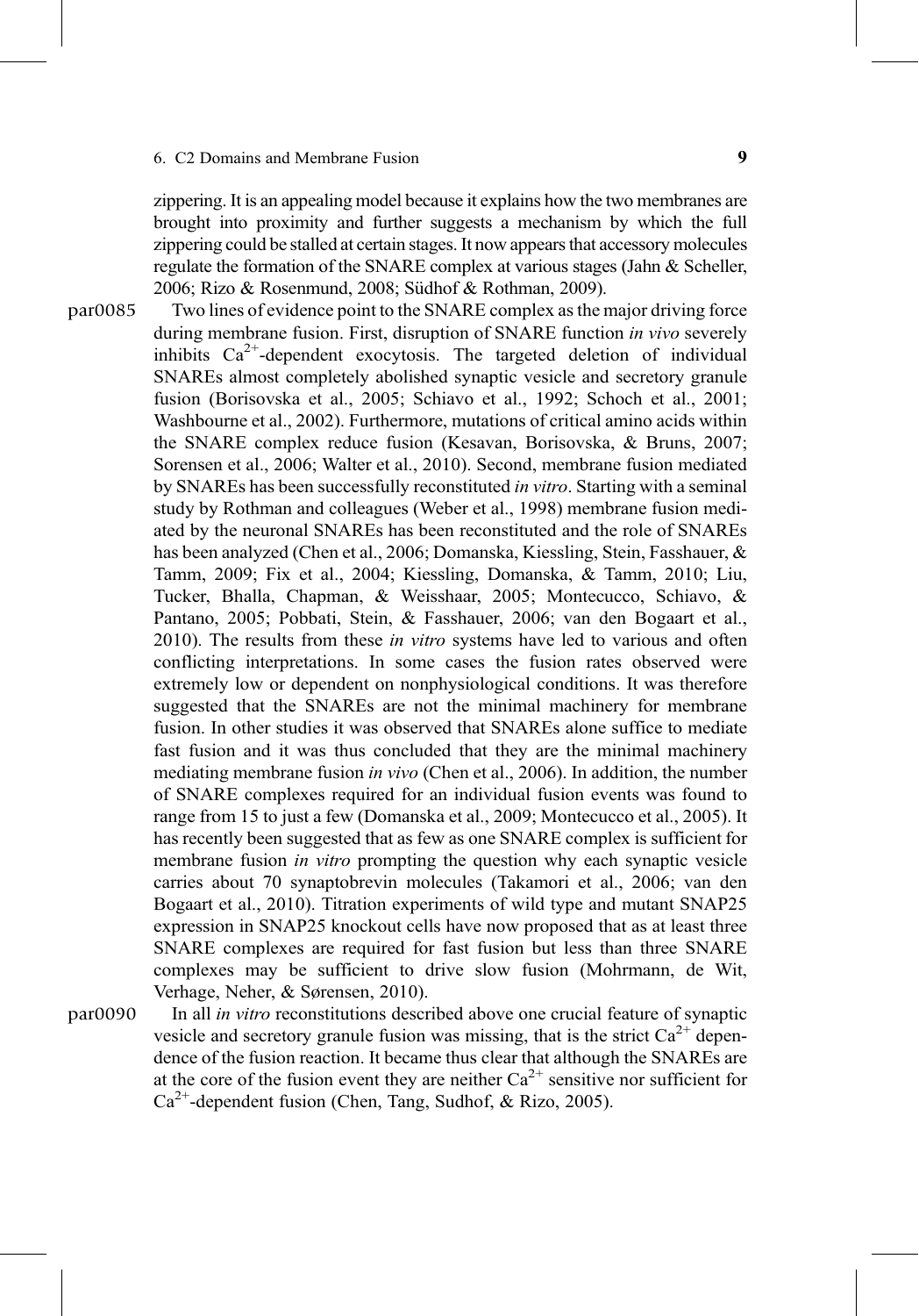# B. *Synaptotagmins and Doc2 Proteins*<br>sec0040 1. Synaptotagmins

### 1. Synaptotagmins

par0095 The strict  $Ca^{2+}$  dependence of synaptic vesicle and secretory granule fusion prompted the search for  $Ca^{2+}$  sensors that transmit the  $Ca^{2+}$  signal into the actual fusion event. The first such sensor identified was synaptotagmin-1 ([Geppert et](#page-15-0) [al., 1994; Matthew, Tsavaler, & Reichardt, 1981; Perin, Fried, Mignery, Jahn, &](#page-15-0) [Sudhof, 1990; Perin et al., 1991\)](#page-15-0). Synaptotagmin-1 is localized to synaptic vesicles and secretory granules by an N-terminal transmembrane domain. Its main functional modules are two C-terminal C2 domains ([Chapman, 2002;](#page-14-0) [Fernandez et al., 2001; Sutton, Davletov, Berghuis, Sudhof, & Sprang, 1995\)](#page-14-0). C2 domains are composed of two beta sheets with each sheet composed of four beta strands. The beta strands are connected by variable loops ([Rizo & Sudhof,](#page-17-0) [1998](#page-17-0)). The C2 domain fold is conserved from yeast to humans. In synaptotagmins, the N-terminal C2 domain is called C2A and the C-terminal C2 domain is called C2B domain. In synaptotagmin-1 and several other synaptotagmins, the C2A domain is able to bind three  $Ca^{2+}$  ions whereas the C2B domain binds two  $Ca^{2+}$  ions [\(Chapman, 2002](#page-14-0)).  $Ca^{2+}$  binding is mediated by one pocket in each domain located between the loops connecting the beta strands. Acidic residues make these pockets highly negatively charged, allowing the pocket to coordinate  $Ca^{2+}$  ions [\(Cheng et al., 2004; Fernandez et al., 2001; Sutton et al., 1995\)](#page-14-0).  $Ca<sup>2+</sup>$  binding reverses the net negative charge to a net positive charge enabling the C2 domains to bind membranes. In solution, the  $Ca<sup>2+</sup>$  affinity of synaptotagmins is very low, in fact too low to be able to serve as a  $Ca^{2+}$  sensor in vivo. However, in the presence of negatively charged membranes its  $Ca^{2+}$  affinity increases dramatically to the low mM range. The C2 domains of synaptotagmin-1 are thus  $Ca^{2+}$ -dependent membrane binding modules [\(Zhang, Rizo, &](#page-18-0) [Sudhof, 1998\)](#page-18-0). Furthermore as the C2 domains insert into one monolayer of the membrane in a shallow manner they induce membrane curvature, triggering the membrane to bend toward them [\(Herrick, Sterbling, Rasch, Hinderliter, & Cafiso,](#page-15-0) [2006; Hui, Bai, & Chapman, 2006; Hui, Johnson, Yao, Dunning, & Chapman,](#page-15-0) [2009; Martens et al., 2007; McMahon et al., 2010](#page-15-0)). They thereby act analogously to amphipathic helices found in other membrane trafficking proteins such as epsins, arfs, some BAR domain proteins, or HIV Nef ([Beck et al., 2008; Ford](#page-14-0) [et al., 2002; Gerlach et al., 2010; Lee et al., 2005; Peter et al., 2004\)](#page-14-0). In addition to  $Ca<sup>2+</sup>$ -dependent membrane binding, the C2 domains of synaptotagmin-1 can bind to the SNAREs ([Chapman, 2002; Martens & McMahon, 2008](#page-14-0)). Some of the SNARE interactions with the synaptotagmins appear to be  $Ca^{2+}$  dependent [\(Lai,](#page-16-0) [Huang, Herrick, Epp, & Cafiso, 2011](#page-16-0)). It is generally observed that the interaction with SNAREs is relatively weak [\(Choi et al., 2010; Lai et al., 2011; Tang et al.,](#page-14-0) [2006; Vrljic et al., 2010\)](#page-14-0). The C2B domain binds to the tSNARE complex in a  $Ca<sup>2+</sup>$ -independent manner ([Rickman et al., 2006](#page-17-0)), an activity that has been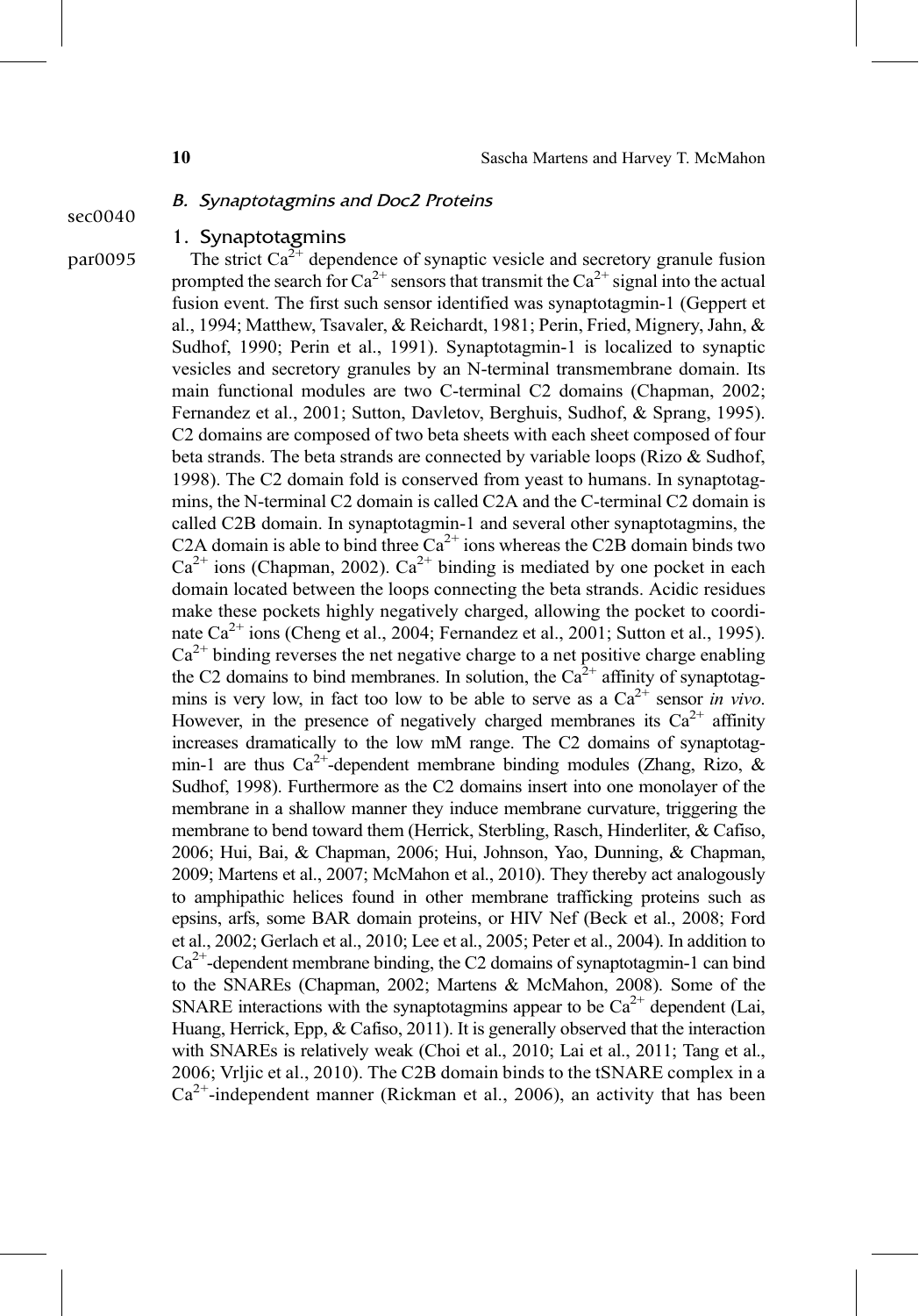implicated in secretory granule docking [\(de Wit et al., 2009\)](#page-14-0). It can also bind to the fully assembled SNARE complex but here the interaction appears to be enhanced by  $Ca^{2+}$  ([Choi et al., 2010; Lai et al., 2011; Tang et al., 2006; Vrljic et](#page-14-0) [al., 2010\)](#page-14-0). The C2A domain has been reported to bind to SNAP-25 within the SNARE complex. This interaction is of low affinity and is dependent on  $Ca^{2+}$ ([Lynch et al., 2007\)](#page-16-0).

- In synaptotagmin-1 knockout neurons the synchronous phase of neurotransmitter release is completely lost [\(Geppert et al., 1994](#page-15-0)). In some neurons synaptotagmin-2 and synaptotagmin-9 can take over the function of synaptotagmin-1 ([Xu, Mashimo, & Sudhof, 2007](#page-18-0)). When they are deleted in the respective cells the synchronous phase is lost. In these knockout cells asynchronous release is still present and spontaneous release is increased ([Fernandez-Chacon et al.,](#page-15-0) [2001; Geppert et al., 1994; Xu et al., 2009](#page-15-0)). In chromaffin cells deletion of synaptotagmin-1 results in the loss of the fast phase of release whereas the slow and sustained phases are still present [\(Schonn, Maximov, Lao, S](#page-17-0)üdhof,  $\&$ Sø[rensen, 2008; Voets et al., 2001\)](#page-17-0). p<sup>aro</sup>
- In addition it was observed that deletion or expression of mutant synaptotagmin-1 has a direct affect on the kinetics of release. Effects on the kinetics of release have so far only been observed for certain SNARE mutations and the synaptotagmins [\(Kesavan et al., 2007; Sorensen, 2004; Sorensen et al., 2006\)](#page-16-0). These results suggest that synaptotagmins-1, -2, and -9 are integral parts of the release machinery and several models have been proposed for the final events leading from the  $Ca^{2+}$  signal to membrane fusion. Thus, there is now good evidence that the SNARE complex is at least partially assembled before the  $Ca^{2+}$  trigger for release arrives ([Sorensen et al., 2006; Walter et al., 2010](#page-17-0)). Due to its  $Ca^{2+}$ -independent interaction via the C2B domain, synaptotagmin-1 may already be bound to this partially assembled SNARE complex ([Rickman et al.,](#page-17-0) [2006](#page-17-0)). In fact it has been proposed that the  $Ca^{2+}$ -independent interaction of synaptotagmin-1 with the tSNARE complex composed of syntaxin-1 and SNAP-25 may be required for the docking of secretory granules in chromaffin cells ([de Wit et al., 2009](#page-14-0)). Whether synaptotagmin-1 has a similar function in neurons is less clear ([Burgalossi et al., 2010\)](#page-14-0). It is thus conceivable that during docking synaptotagmin-1 binds to the tSNARE complex and that during priming synaptobrevin joins this complex to from a partially zippered SNARE complex. This partially assembled SNARE complex may be prevented from complete zippering by accessory molecules such as the complexins [\(Giraudo et](#page-15-0) [al., 2009; Tang et al., 2006\)](#page-15-0). The preassembly of the fusion apparatus offers a good explanation for the short time delay between the  $Ca^{2+}$  trigger and the fusion event. It should be stressed however that most of the studies examining the molecular events during docking and priming have been conducted in chromaffin cells. It is therefore possible that the molecular events in neurons are different. In fact it has recently been suggested that synaptotagmin-1 is not p<sup>aro</sup>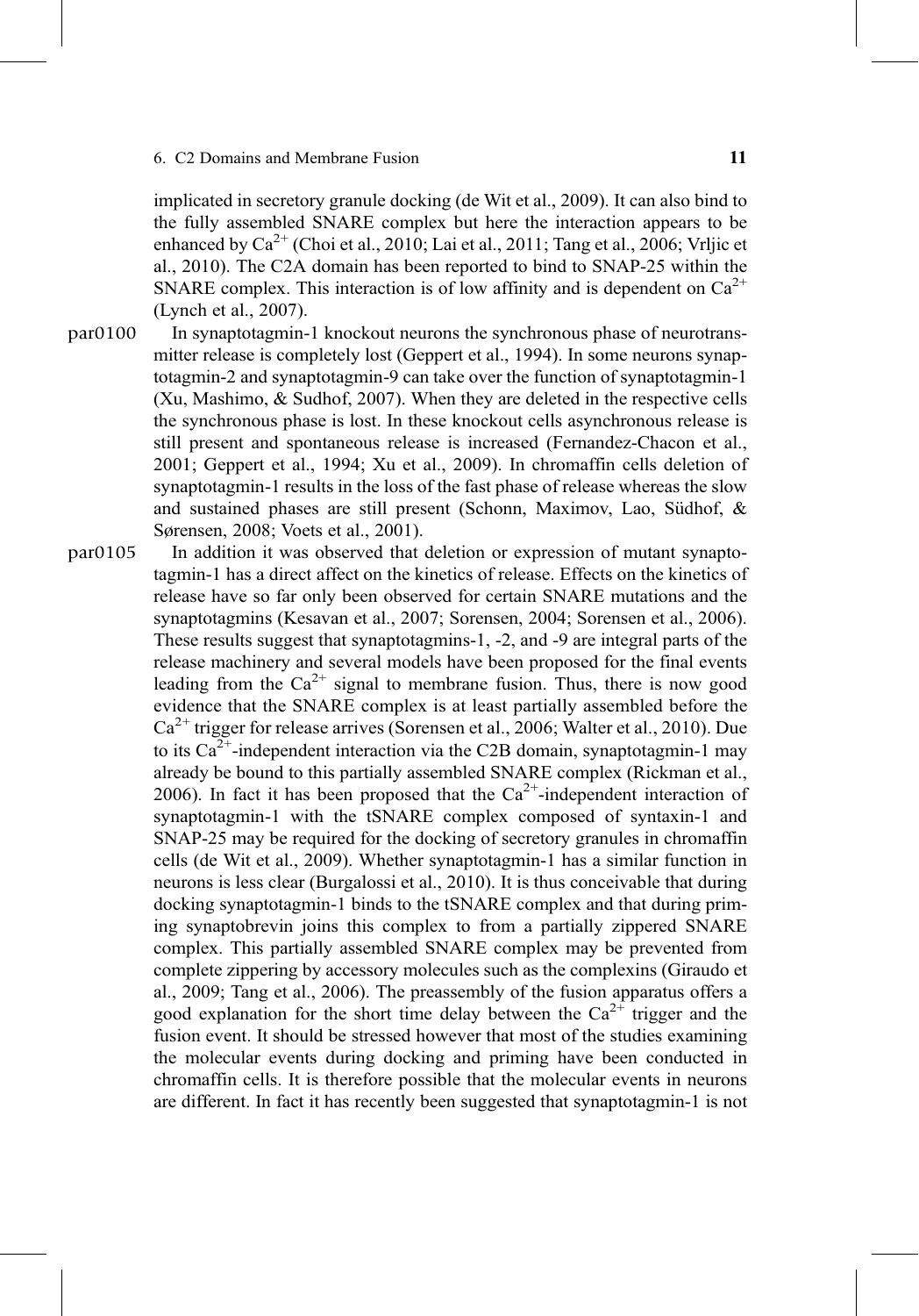required for the priming of synaptic vesicles [\(Burgalossi et al., 2010](#page-14-0)). Upon  $Ca^{2+}$ channel opening triggered by an action potential, the local  $Ca^{2+}$  concentration rises to the low mM range [\(Neher & Sakaba, 2008](#page-17-0)). At this  $Ca^{2+}$  concentration the C2 domains of synaptotagmin-1 are able to bind membranes, which is likely the final trigger for fusion. As the C2 domains insert into the membrane they will locally change the curvature of the bilayer inducing the bending of the membrane toward them ([Herrick et al., 2006; Hui et al., 2006, 2009; Martens et al.,](#page-15-0) [2007; McMahon et al., 2010](#page-15-0)) [\(Fig. 2\)](#page-6-0). Since the plasma membrane contains more negative charge than the vesicular membrane the C2 domains are likely to bind to the plasma membrane. It is however not excluded that one of the C2 domain, possibly the C2A domain, binds the vesicular membrane ([Herrick et al.,](#page-15-0) [2009](#page-15-0)). As synaptotagmin-1 is associated with the SNARE complex and assuming that several SNARE complexes are located in a ring-like manner close to the future fusion site, the C2 domain are sufficiently concentrated to induce a buckle-like protrusion of the plasma membrane toward the vesicular membrane ([Martens et al., 2007\)](#page-16-0). Due to the interaction with the SNAREs the C2 domains are confined to the circumference of the buckle and thus the end caps are free from C2 domains ([Choi et al., 2010; Lai et al., 2011; Tang et al., 2006; Vrljic et](#page-14-0) [al., 2010](#page-14-0)) ([Fig. 2\)](#page-6-0). As the membrane in this end cap is highly curved in the absence of insertions the lipids are under curvature stress in this area. This curvature stress reduces the energy barriers for the later stages of the fusion process ([Hui et al., 2009; Martens et al., 2007; McMahon et al., 2010\)](#page-16-0). Concomitant with membrane binding the C2 domains may change their mode of binding to the SNARE complex and thereby induce the complete zippering of the complex [\(McMahon et al., 2010](#page-16-0)). The C2 domains of synaptotagmin-1 may also displace a hypothetical fusion clamp, such as complexin ([Giraudo, Eng,](#page-15-0) [Melia, & Rothman, 2006; Tang et al., 2006\)](#page-15-0). The complete zippering of the SNARE complexes will further bring the membrane into close contact ([Stein et al., 2009](#page-17-0)). As the helical SNARE complex is likely to extend into the membrane via syntaxin1 and synaptobrevin the complete zippering will act synergistically with the curvature induced by synaptatogmin-1 ([McMahon et](#page-16-0) [al., 2010; Stein et al., 2009](#page-16-0)) ([Fig. 2](#page-6-0)). This model offers an explanation for the  $Ca<sup>2+</sup>$ -dependent induction of membrane fusion by synaptotagmin-1 and is supported by in vitro and in vivo evidence. However, the lack of structural data on key intermediates as well as structural information about the fusion apparatus prior to fusion precludes a complete understanding of the events during fusion.

par0110 As mentioned above synaptotagmin-2 and synaptotagmin-9 act analogously to synaptoatgmin-1 during synchronous release. Given the central role these synaptotagmins play during synchronous release it was assumed that other synaptotagmins or related molecules trigger asynchronous release. An interesting candidate is synaptotagmin-7, which is a major  $Ca^{2+}$  sensor for granule fusion in chromaffin cells ([Schonn et al., 2008](#page-17-0)). However, in neurons it does not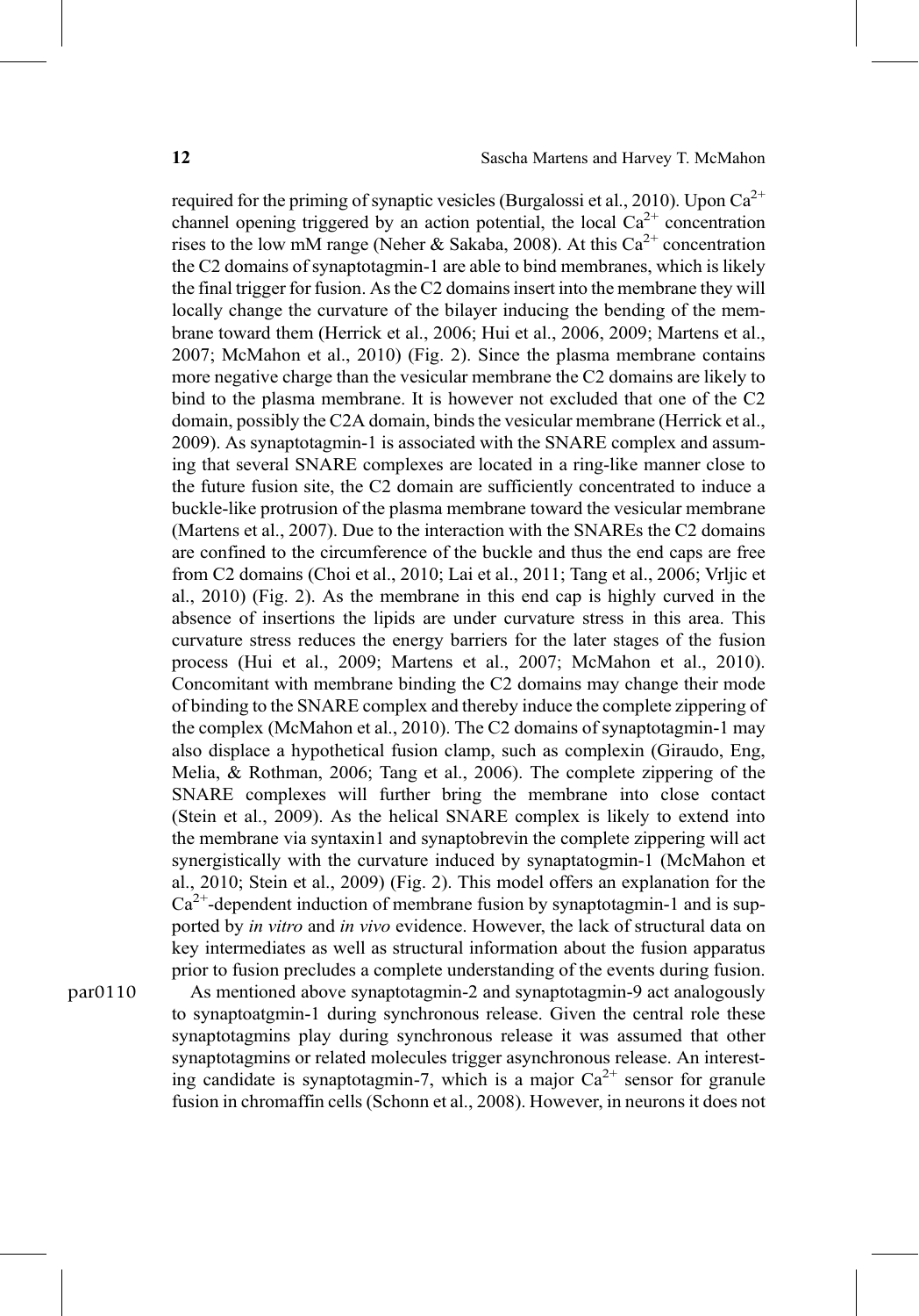seem to play a role during synaptic vesicle fusion ([Maximov et al., 2008](#page-16-0)). Until now the  $Ca^{2+}$  sensor for asynchronous synaptic vesicle fusion has remained elusive. In contrast significant progress has been made understanding spontaneous release, the third form of release at the synapse.

### 2. Double C2 Domain Proteins (DOC2) sec0050<br>par0115

Spontaneous release has long been regarded as some oddity, which may be the result of an accidental trigger of the release machinery. In synaptotagmin-1 knockout neurons it was observed that the frequency of spontaneous release was increased [\(Littleton, Stern, Perin, & Bellen, 1994; Maximov & Sudhof,](#page-16-0) [2005; Pang, Sun, Rizo, Maximov, & Sudhof, 2006; Xu et al., 2009\)](#page-16-0). In recent years it has emerged that spontaneous release is at least to a large extent  $Ca^{2+}$ dependent [\(Emptage et al., 2001; Llano et al., 2000](#page-14-0)) ([Groffen et al., 2010\)](#page-15-0). Recently, the DOC2A and DOC2B proteins have been identified as  $Ca^{2+}$  sensors that are responsible for a large fraction of the  $Ca^{2+}$ -dependent release events ([Groffen et al., 2010\)](#page-15-0). DOC2 comprises a small protein family of three proteins in mammals [\(Martens, 2010; Martens & McMahon, 2008\)](#page-16-0). Like the synaptotagmins, the DOC2 proteins contain two C-terminal C2 domains called C2A and C2B domains. Unlike the synaptotagmins the DOC2 proteins contain no transmembrane domain at their N-terminus. The C2 domains of DOC2A and DOC2B are able to bind  $Ca^{2+}$  ([Groffen, Friedrich, Brian, Ashery, & Verhage,](#page-15-0) [2006; Groffen et al., 2004, 2010\)](#page-15-0). However, their  $Ca^{2+}$  affinity is in the high nM range and thus significantly higher than for the C2 domains of synaptotagmin-1 ([Groffen et al., 2004, 2006, 2010](#page-15-0)). The expression of DOC2A and DOC2B is restricted to neuronal cells and other professional secreting cells. Within the brain DOC2A and DOC2B are expressed in an overlapping manner ([Verhage et al., 1997](#page-18-0)). In cells in which the two proteins are coexpressed, they appear to function in a redundant manner [\(Groffen et al., 2010](#page-15-0)). Biochemically the DOC2 proteins show striking analogies to synaptoatgmin-1 and the other  $Ca<sup>2+</sup>$ -dependent synaptotagmins. Thus, both the C2A and C2B domain of DOC2A and DOC2B are able to bind to negatively charged membranes ([Groffen et al., 2010](#page-15-0)). Interestingly, the C2B domain of DOC2B shows a strong phosphatidylinositol bisphosphate dependence for  $Ca^{2+}$ -dependent membrane binding ([Groffen et al., 2010\)](#page-15-0). By analogy to synaptotagmin-1, a fragment containing both, the C2A and C2B domains of DOC2B (C2AB) is a potent inducer of membrane curvature ([Groffen et al., 2010\)](#page-15-0). Furthermore, the C2AB domain of DOC2B strongly promotes SNARE-dependent membrane fusion in a reconstituted system. Both membrane curvature induction and fusion promotion are  $Ca^{2+}$  dependent [\(Groffen et al., 2010](#page-15-0)). In addition the C2 domains of DOC2B have been shown to bind to the neuronal SNARE complex. When expressed in DOC2B knockout hippocampal neurons, DOC2B that harbors mutations in the C2 domains, that interfere with  $Ca^{2+}$ -dependent membrane part = 11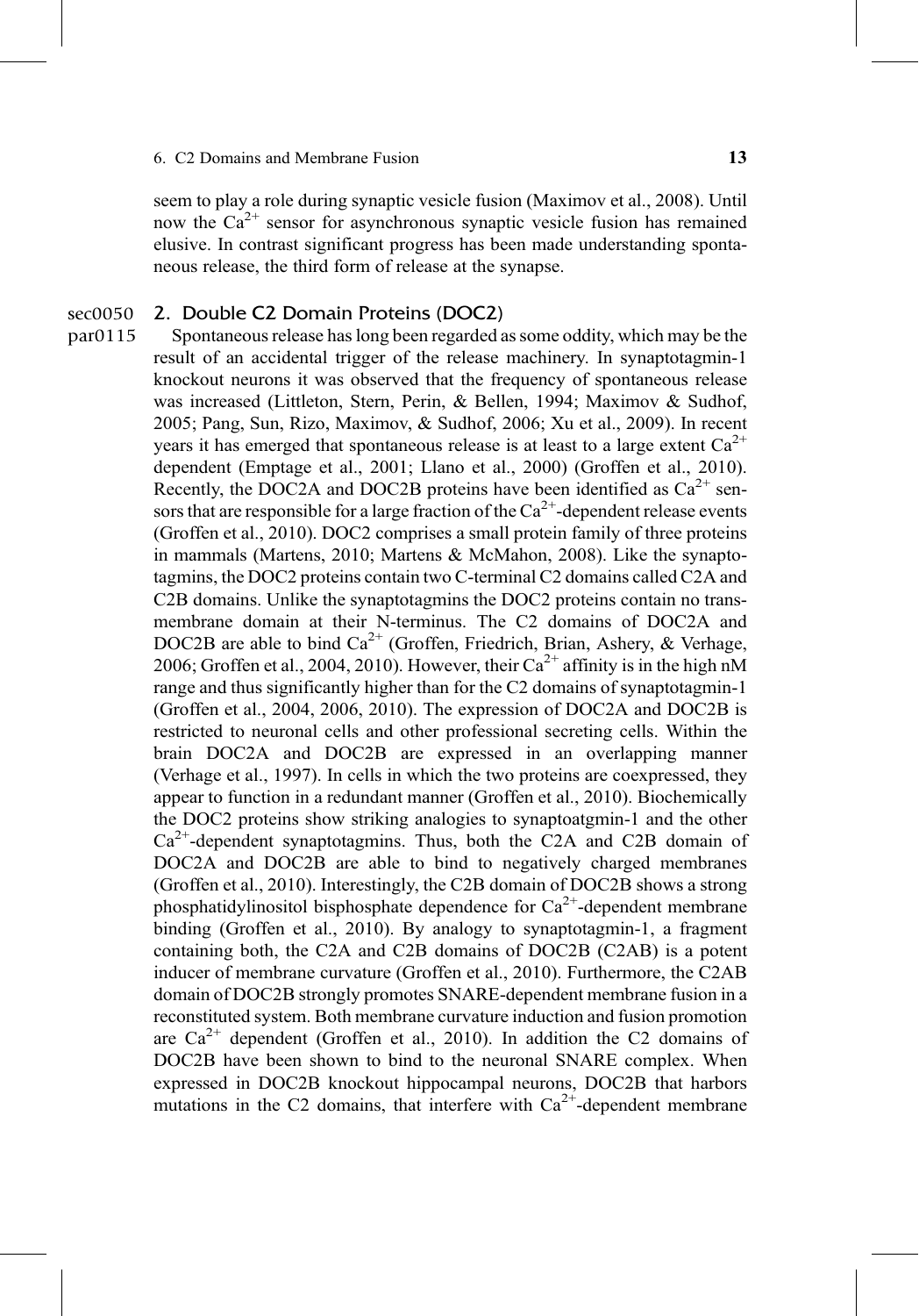<span id="page-13-0"></span>binding and SNARE complex binding, are unable to restore wild-type frequency of spontaneous release. Furthermore, a mutant DOC2B that is able to bind membranes at lower  $Ca^{2+}$  concentrations compared to the wild-type protein supports a higher frequency of spontaneous release compared to the wild type protein under condition where  $Ca^{2+}$  is limiting [\(Groffen et al., 2010](#page-15-0)). These results strongly suggest that DOC2A and DOC2B function as  $Ca^{2+}$  sensors for spontaneous neurotransmitter release and furthermore that they act in the same mechanistic manner as synaptoatgmin-1 during synchronous release. The finding that DOC2B affects the kinetics of individual fusion events in chromaffin cells further supports the hypothesis that it is an integral part of the fusion machinery ([Friedrich et al., 2008](#page-15-0)).

par0120 Synaptotagmin-1 and DOC2B proteins compete with each other for binding to the neuronal SNARE complex in vitro [\(Groffen et al., 2010](#page-15-0)). Therefore, a complex picture is emerging where different  $Ca^{2+}$  sensors that act with the same general mechanism but differ in their kinetics,  $Ca^{2+}$  affinity and precise regulation, coexist at the synapse. In an extreme view, many different  $Ca^{2+}$  sensors coexist that function in an overlapping manner. The reason no sensor for asynchronous release has been identified so far may be due to several such sensors functioning in a redundant manner. Among the calcium sensors, synaptotagmin-1 may be uniquely positioned to rapidly respond to the rise in  $Ca^{2+}$  on depolarization ([de Wit et al., 2009\)](#page-14-0), whereas DOC2A/B with its high  $Ca^{2+}$ affinity may be ideally positioned to respond to very low fluctuations in calcium concentrations [\(Groffen et al., 2010\)](#page-15-0).

### sec0055 IV. CONCLUSION

While the SNARE proteins and synaptotagmins are both implicated in the kinetics of membrane fusion and thus in the fusion event itself there are many other accessory proteins that likely regulate the placement of the fusion site, the assembly of fusion complexes and other proteins may also participate directly in the fusion event. Thus, proteins showing phenotypes in docking or priming of vesicle fusion may not be excluded them from playing a role in later stages. Indeed, synaptotagmin-1 has now been proposed to play a role in docking, fusion, and in the post fusion opening of the fusion pore (collapse of the vesicle). Finally while synaptic vesicle fusion is calcium-dependent many other fusion event are constitutive and do not involve a calcium trigger, but yet are still likely to require membrane identity selection and membrane priming by accessory proteins of the SNARE complex in an analogous manner to C2 domains.

### References

bib0005 Barrett, E. F., & Stevens, C. F. (1972). The kinetics of transmitter release at the frog neuromuscular junction. The Journal of Physiology, 227(3), 691-708.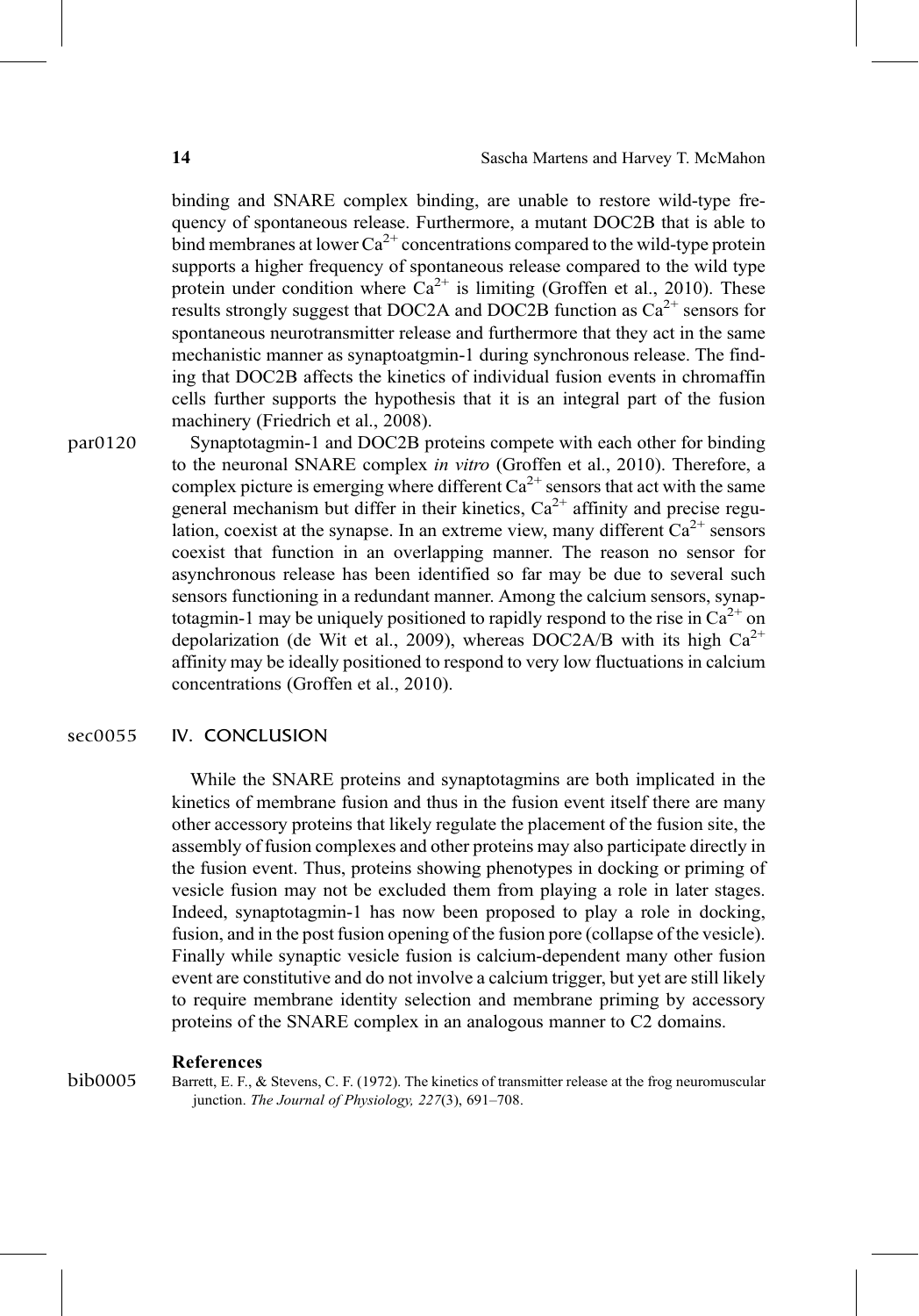- <span id="page-14-0"></span>bib0010 Beck, R., Sun, Z., Adolf, F., Rutz, C., Bassler, J., Wild, K., et al. (2008). Membrane curvature induced by Arf1-GTP is essential for vesicle formation. *Proceedings of the National Academy of* induced by Arf1-GTP is essential for vesicle formation. Proceedings of the National Academy of Sciences, 105(33), 11731–11736.
- bib0015 Borisovska, M., Zhao, Y., Tsytsyura, Y., Glyvuk, N., Takamori, S., Matti, U., et al. (2005).<br>v-SNAREs control exocytosis of vesicles from priming to fusion. *EMBO Journal*, 24(12). v-SNAREs control exocytosis of vesicles from priming to fusion. EMBO Journal, 24(12), 2114–2126.
- $\rm{bi}$ b0020 Burgalossi, A., Jung, S., Meyer, G., Jockusch, W. J., Jahn, O., Taschenberger, H., et al. (2010).<br>SNARE protein recycling by  $\pm$ SNAP and <sup>2</sup>SNAP supports synaptic vesicle priming. *Neuron*, 68 SNARE protein recycling by  $\pm$ SNAP and <sup>2</sup>SNAP supports synaptic vesicle priming. Neuron, 68 (3), 473–487.
- Chapman, E. R. (2002). Synaptotagmin: A Ca(2+) sensor that triggers exocytosis? Nature Reviews Molecular Cell Biology, 3(7), 498–508.
- Chen, X., Arac, D., Wang, T. M., Gilpin, C. J., Zimmerberg, J., & Rizo, J. (2006). SNARE-mediated lipid mixing depends on the physical state of the vesicles. Biophysical Journal, 90(6), 2062–2074. bib0030
- Chen, X., Tang, J., Sudhof, T. C., & Rizo, J. (2005). Are neuronal SNARE proteins  $Ca^{2+}$  sensors? Journal of Molecular Biology, 347(1), 145–158. bib0035
- bib0040 Cheng, Y., Sequeira, S. M., Malinina, L., Tereshko, V., Söllner, T. H., & Patel, D. J. (2004). Crystallographic identification of  $Ca^{2+}$  and  $Sr^{2+}$  coordination sites in synaptotagmin I C2B domain. Protein Science, 13(10), 2665–2672.
- bib0045 Chernomordik, L. V., & Kozlov, M. M. (2003). Protein-lipid interplay in fusion and fission of biological membranes. Annual Review of Biochemistry, 72, 175–207.
- Chernomordik, L. V., & Kozlov, M. (2008). Mechanics of membrane fusion. Nature Structural & Molecular Biology, 15(7), 675–683. bib0050
- bib0055 Choi, U. B., Strop, P., Vrljic, M., Chu, S., Brunger, A. T., & Weninger, K. R. (2010). Single-molecule FRET-derived model of the synaptotagmin 1-SNARE fusion complex. Nature Structural & Molecular Biology, 17(3), 318–324.
- bib0060 Citri, A., & Malenka, R. C. (2007). Synaptic plasticity: Multiple forms, functions, and mechanisms.<br>*Neuropsychopharmacology*, 33(1), 18–41. Neuropsychopharmacology, 33(1), 18–41.
- Davletov, B., Bajohrs, M., & Binz, T. (2005). Beyond BOTOX: Advantages and limitations of individual botulinum neurotoxins. Trends in Neurosciences, 28(8), 446–452.
- bib0070 DeFelipe, J. (2010). From the connectome to the synaptome: An epic love story. Science, 330(6008),<br>1198–1201. 1198–1201.
- de Wit, H., Walter, A. M., Milosevic, I., Gulyás-Kovács, A., Riedel, D., Sørensen, J. B., et al. (2009). Synaptotagmin-1 docks secretory vesicles to syntaxin-1/SNAP-25 acceptor complexes. Cell, 138(5), 935–946.
- Domanska, M. K., Kiessling, V., Stein, A., Fasshauer, D., & Tamm, L. K. (2009). Single vesicle millisecond fusion kinetics reveals number of SNARE complexes optimal for fast SNAREmediated membrane fusion. Journal of Biological Chemistry, 284(46), 32158–32166.
- bib0085 Efrat, A., Chernomordik, L. V., & Kozlov, M. M. (2007). Point-like protrusion as a prestalk intermediate in membrane fusion pathway. Biophysical Journal, 92(8), L61–L63.
- bib0090 Emptage, N. J., Reid, C. A., & Fine, A. (2001). Calcium stores in hippocampal synaptic boutons mediate short-term plasticity, store-operated Ca2+ entry, and spontaneous transmitter release. Neuron, 29(1), 197–208.
- Fasshauer, D., Otto, H., Eliason, W. K., Jahn, R., & Brünger, A. T. (1997). Structural changes are associated with soluble N-ethylmaleimide-sensitive fusion protein attachment protein receptor complex formation. Journal of Biological Chemistry, 272(44), 28036–28041.
- bib0100 Fernandez, I., Arac, D., Ubach, J., Gerber, S. H., Shin, O., Gao, Y., et al. (2001). Three-dimensional<br>structure of the synaptotagmin 1 C2B-domain: Synaptotagmin 1 as a phospholipid binding structure of the synaptotagmin 1 C2B-domain: Synaptotagmin 1 as a phospholipid binding machine. Neuron, 32(6), 1057–1069.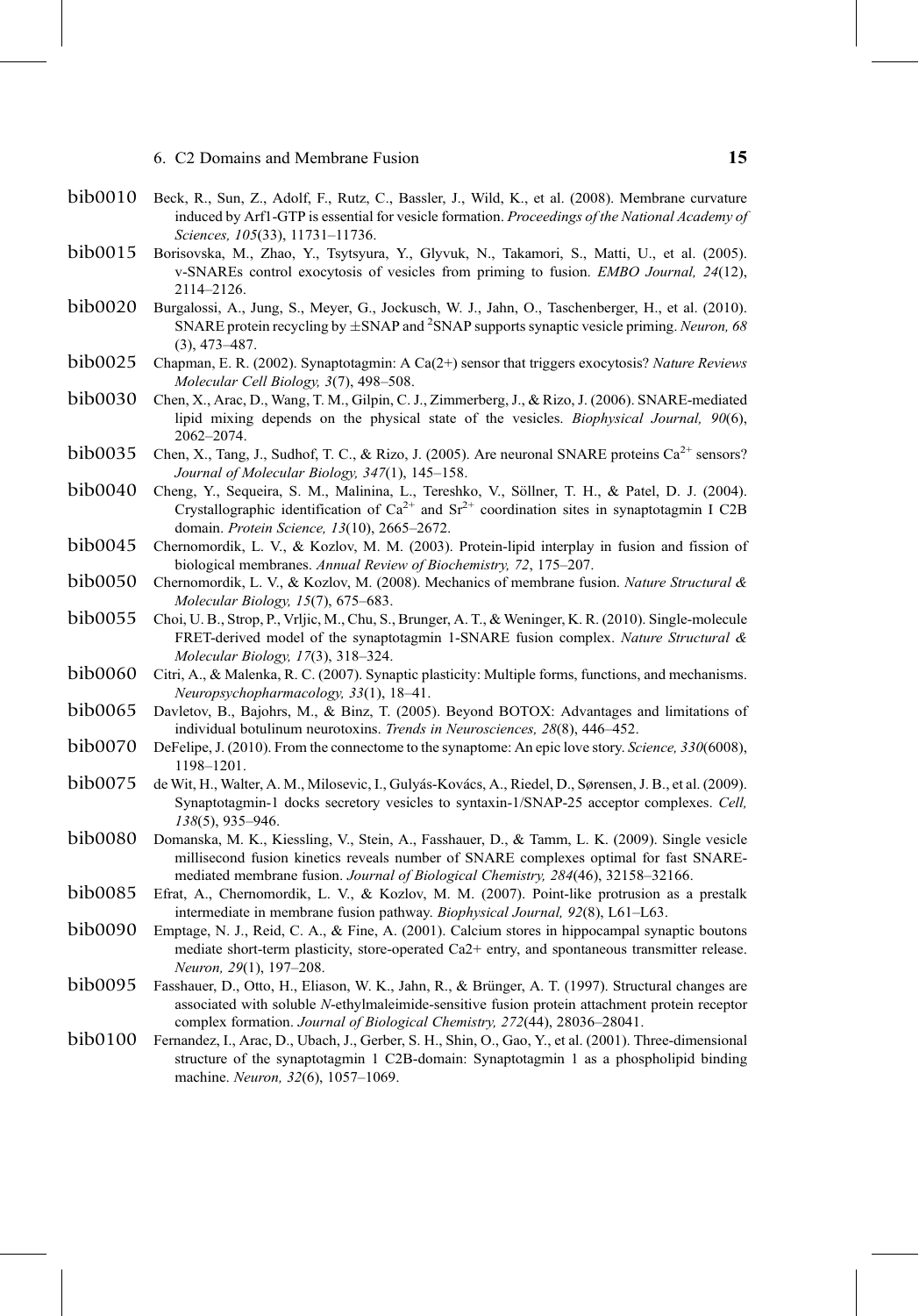<span id="page-15-0"></span>

|         | 16                                     | Sascha Martens and Harvey T. McMahon                                                                                                                                                                                                                                              |
|---------|----------------------------------------|-----------------------------------------------------------------------------------------------------------------------------------------------------------------------------------------------------------------------------------------------------------------------------------|
| bib0105 | $(6824), 41-49.$                       | Fernandez-Chacon, R., Konigstorfer, A., Gerber, S. H., Garcia, J., Matos, M. F., Stevens, C. F., et al.<br>(2001). Synaptotagmin I functions as a calcium regulator of release probability. Nature, 410                                                                           |
| bib0110 |                                        | Fix, M., Melia, T. J., Jaiswal, J. K., Rappoport, J. Z., You, D., Söllner, T. H., et al. (2004). Imaging<br>single membrane fusion events mediated by SNARE proteins. Proceedings of the National<br>Academy of Sciences of the United States of America, 101(19), 7311-7316.     |
| bib0115 |                                        | Ford, M., Mills, I., Peter, B., Vallis, Y., Praefcke, G., Evans, P., et al. (2002). Curvature of clathrin-<br>coated pits driven by epsin. Nature, 419(6905), 361-366.                                                                                                            |
| bib0120 | 6794-6806.                             | Friedrich, R., Groffen, A. J., Connell, E., van Weering, J., Gutman, O., Henis, Y., et al. (2008).<br>DOC2B acts as a calcium switch and enhances vesicle fusion. Journal of Neuroscience, 28(27),                                                                                |
| bib0125 | 717-727.                               | Geppert, M., Goda, Y., Hammer, R. E., Li, C., Rosahl, T. W., Stevens, C. F., et al. (1994).<br>Synaptotagmin I: A major $Ca^{2+}$ sensor for transmitter release at a central synapse. Cell, 79(4),                                                                               |
| bib0130 | Chemical Biology, $6(1)$ , 46-53.      | Gerlach, H., Laumann, V., Martens, S., Becker, C. F. W., Goody, R. S., & Geyer, M. (2010). HIV-1<br>Nef membrane association depends on charge, curvature, composition and sequence. Nature                                                                                       |
| bib0135 |                                        | Giraudo, C. G., Eng, W. S., Melia, T. J., & Rothman, J. E. (2006). A clamping mechanism involved<br>in SNARE-dependent exocytosis. Science, 313(5787), 676-680.                                                                                                                   |
| bib0140 | 512-516.                               | Giraudo, C. G., Garcia-Diaz, A., Eng, W. S., Chen, Y., Hendrickson, W. A., Melia, T. J., et al. (2009).<br>Alternative zippering as an on-off switch for SNARE-mediated fusion. Science, 323(5913),                                                                               |
| bib0145 | Chemistry, 279(22), 23740-23747.       | Groffen, A. J., Brian, E., Dudok, J., Kampmeijer, J., Toonen, R., & Verhage, M. (2004). Ca(2+)-induced<br>recruitment of the secretory vesicle protein DOC2B to the target membrane. Journal of Biological                                                                        |
| bib0150 | <i>Neurochemistry, 97(3), 818–833.</i> | Groffen, A. J., Friedrich, R., Brian, E., Ashery, U., & Verhage, M. (2006). DOC2A and DOC2B are<br>sensors for neuronal activity with unique calcium-dependent and kinetic properties. Journal of                                                                                 |
| bib0155 | 327(5973), 1614-1618.                  | Groffen, A. J., Martens, S., Arazola, R. D., Cornelisse, L. N., Lozovaya, N., de Jong, A. P. H., et al.<br>(2010). Doc2b is a high-affinity $Ca^{2+}$ sensor for spontaneous neurotransmitter release. Science,                                                                   |
| bib0160 |                                        | Guttinger, S., Laurell, E., & Kutay, U. (2009). Orchestrating nuclear envelope disassembly and<br>reassembly during mitosis. Nature Reviews Molecular Cell Biology, 10(3), 178-191.                                                                                               |
| bib0165 | 2324-2334.                             | Hagler, D. J., & Goda, Y. (2001). Properties of synchronous and asynchronous release during pulse<br>train depression in cultured hippocampal neurons. Journal of Neurophysiology, 85(6),                                                                                         |
| bib0170 | Journal, 74(4), 2100-2113.             | Haller, M., Heinemann, C., Chow, R. H., Heidelberger, R., & Neher, E. (1998). Comparison of<br>Secretory responses as measured by membrane capacitance and by amperometry. Biophysical                                                                                            |
| bib0175 |                                        | Herrick, D. Z., Kuo, W., Huang, H., Schwieters, C. D., Ellena, J. F., & Cafiso, D. S. (2009). Solution<br>and membrane-bound conformations of the tandem C2A and C2B domains of synaptotagmin 1:<br>Evidence for bilayer bridging. Journal of Molecular Biology, 390(5), 913–923. |
| bib0180 | Biochemistry, 45(32), 9668-9674.       | Herrick, D. Z., Sterbling, S., Rasch, K. A., Hinderliter, A., & Cafiso, D. S. (2006). Position of<br>synaptotagmin I at the membrane interface: Cooperative interactions of tandem C2 domains.                                                                                    |
| bib0185 |                                        | Hoppins, S., Lackner, L., & Nunnari, J. (2007). The machines that divide and fuse mitochondria.<br>Annual Review of Biochemistry, 76, 751-780.                                                                                                                                    |
| bib0190 | 1767-1777.                             | Hui, E., Bai, J., & Chapman, E. R. (2006). Ca <sup>2+</sup> -triggered simultaneous membrane penetra-<br>tion of the tandem C2-domains of synaptotagmin I. Biophysical Journal, 91(5),                                                                                            |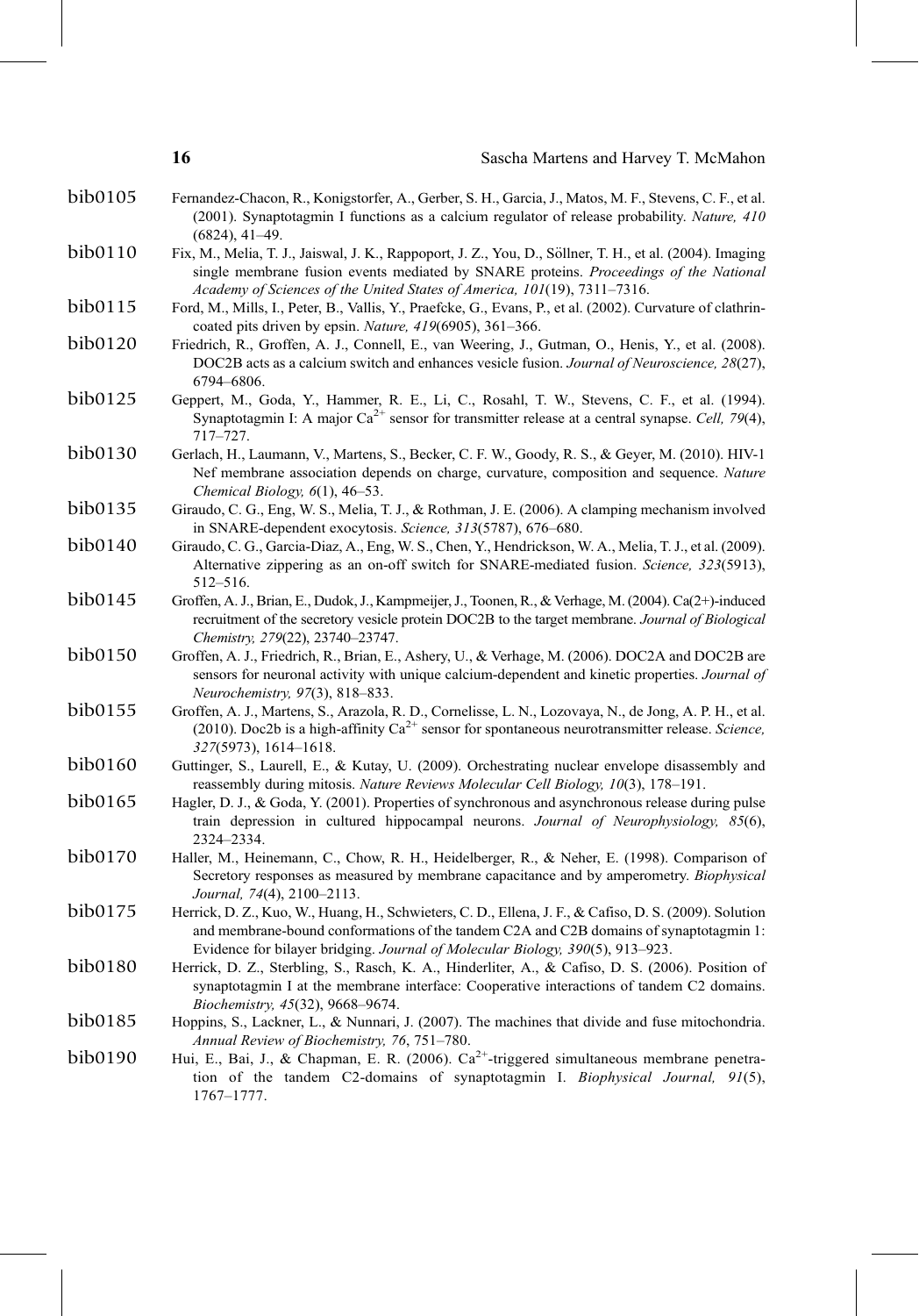- <span id="page-16-0"></span>Hui, E., Johnson, C. P., Yao, J., Dunning, F. M., & Chapman, E. R. (2009). Synaptotagmin-mediated bending of the target membrane is a critical step in  $Ca^{2+}$ -regulated fusion. Cell, 138(4), 709–721. Jahn, R., Lang, T., & Sudhof, T. C. (2003). Membrane fusion. Cell, 112(4), 519–533.
- Jahn, R., & Scheller, R. H. (2006). SNAREs—Engines for membrane fusion. Nature Reviews Molecular Cell Biology, 7(9), 631–643. bib0200<br>bib0205
- bib0210 Kesavan, J., Borisovska, M., & Bruns, D. (2007). v-SNARE actions during Ca(2+)-triggered exocytosis. Cell, 131(2), 351–363.
- bib0215 Kiessling, V., Domanska, M. K., & Tamm, L. K. (2010). Single SNARE-mediated vesicle fusion observed in vitro by polarized TIRFM. *Biophysical Journal.* 99(12). 4047–4055. observed in vitro by polarized TIRFM. Biophysical Journal, 99(12), 4047–4055.
- bib0220 Lai, A. L., Huang, H., Herrick, D. Z., Epp, N., & Cafiso, D. S. (2011). Synaptotagmin 1 and<br>SNAREs form a complex that is structurally heterogeneous. *Journal of Molecular Biology*. SNAREs form a complex that is structurally heterogeneous. Journal of Molecular Biology, 405(3), 696–706.
- Lee, M., Orci, L., Hamamoto, S., Futai, E., Ravazzola, M., & Schekman, R. (2005). Sar1p N-terminal helix initiates membrane curvature and completes the fission of a COPII vesicle. Cell, 122(4), 605–617.
- bib0230 Littleton, J. T., Stern, M., Perin, M., & Bellen, H. J. (1994). Calcium dependence of neurotransmitter<br>release and rate of spontaneous vesicle fusions are altered in Drosophila synaptotagmin mutants. release and rate of spontaneous vesicle fusions are altered in Drosophila synaptotagmin mutants. Proceedings of the National Academy of Sciences USA, 91(23), 10888–10892.
- Liu, T., Tucker, W. C., Bhalla, A., Chapman, E. R., & Weisshaar, J. C. (2005). SNARE-driven, 25-millisecond vesicle fusion in vitro. Biophysical Journal, 89(4), 2458–2472. bib0235
- bib0240 Llano, I., Gonzalez, J., Caputo, C., Lai, F. A., Blayney, L. M., Tan, Y. P., et al. (2000). Presynaptic calcium stores underlie large-amplitude miniature IPSCs and spontaneous calcium transients. calcium stores underlie large-amplitude miniature IPSCs and spontaneous calcium transients. Nature Neuroscience, 3(12), 1256–1265.
- bib0245 Lynch, K., Gerona, R., Larsen, E., Marcia, R., Mitchell, J., & Martin, T. (2007). Synaptotagmin C2A<br>Loop 2 Mediates Ca<sup>2+</sup>-dependent SNARE interactions essential for Ca<sup>2+</sup>-triggered vesicle Loop 2 Mediates  $Ca^{2+}$ -dependent SNARE interactions essential for  $Ca^{2+}$ -triggered vesicle exocytosis. Molecular Biology of the Cell, 18(12), 4957–4968.
- bib0250 Martens, S. (2010). Role of C2 domain proteins during synaptic vesicle exocytosis. *Biochemical* Society Transactions, 38(Pt 1), 213–216. Society Transactions, 38(Pt 1), 213–216.
- Martens, S., Kozlov, M., & McMahon, H. (2007). How synaptotagmin promotes membrane fusion. Science, 316(5828), 1205–1208.
- bib0260 Martens, S., & McMahon, H. (2008). Mechanisms of membrane fusion: Disparate players and<br>common principles. Nature Reviews Molecular Cell Biology. 9(7), 543–556. common principles. Nature Reviews Molecular Cell Biology, 9(7), 543–556.
- Matthew, W., Tsavaler, L., & Reichardt, L. (1981). Identification of a synaptic vesicle-specific membrane protein with a wide distribution in neuronal and neurosecretory tissue. Journal of Cell Biology, 91(1), 257–269.
- bib0270 Maximov, A., Lao, Y., Li, H., Chen, X., Rizo, J., Sørensen, J. B., et al. (2008). Genetic analysis of synaptotagmin-7 function in synaptic vesicle exocytosis. *Proceedings of the National Academy* synaptotagmin-7 function in synaptic vesicle exocytosis. Proceedings of the National Academy of Sciences of the United States of America, 105(10), 3986–3991.
- bib0275 Maximov, A., & Sudhof, T. C. (2005). Autonomous function of synaptotagmin 1 in triggering synchronous release independent of asynchronous release. Neuron, 48(4), 547–554.
- bib0280 McMahon, H. T., Kozlov, M. M., & Martens, S. (2010). Membrane curvature in synaptic vesicle fusion and beyond. Cell, 140(5), 601-605.
- McMahon, H. T., Ushkaryov, Y. A., Edelmann, L., Link, E., Binz, T., Niemann, H., et al. (1993). Cellubrevin is a ubiquitous tetanus-toxin substrate homologous to a putative synaptic vesicle fusion protein. Nature, 364(6435), 346–349.
- Mohrmann, R., de Wit, H., Verhage, M., Neher, E., & Sørensen, J. B. (2010). Fast vesicle fusion in living cells requires at least three SNARE complexes. Science, 330(6003), 502–505.
- bib0295 Montecucco, C., Schiavo, G., & Pantano, S. (2005). SNARE complexes and neuroexocytosis: How many, how close? Trends in Biochemical Sciences, 30(7), 367-372.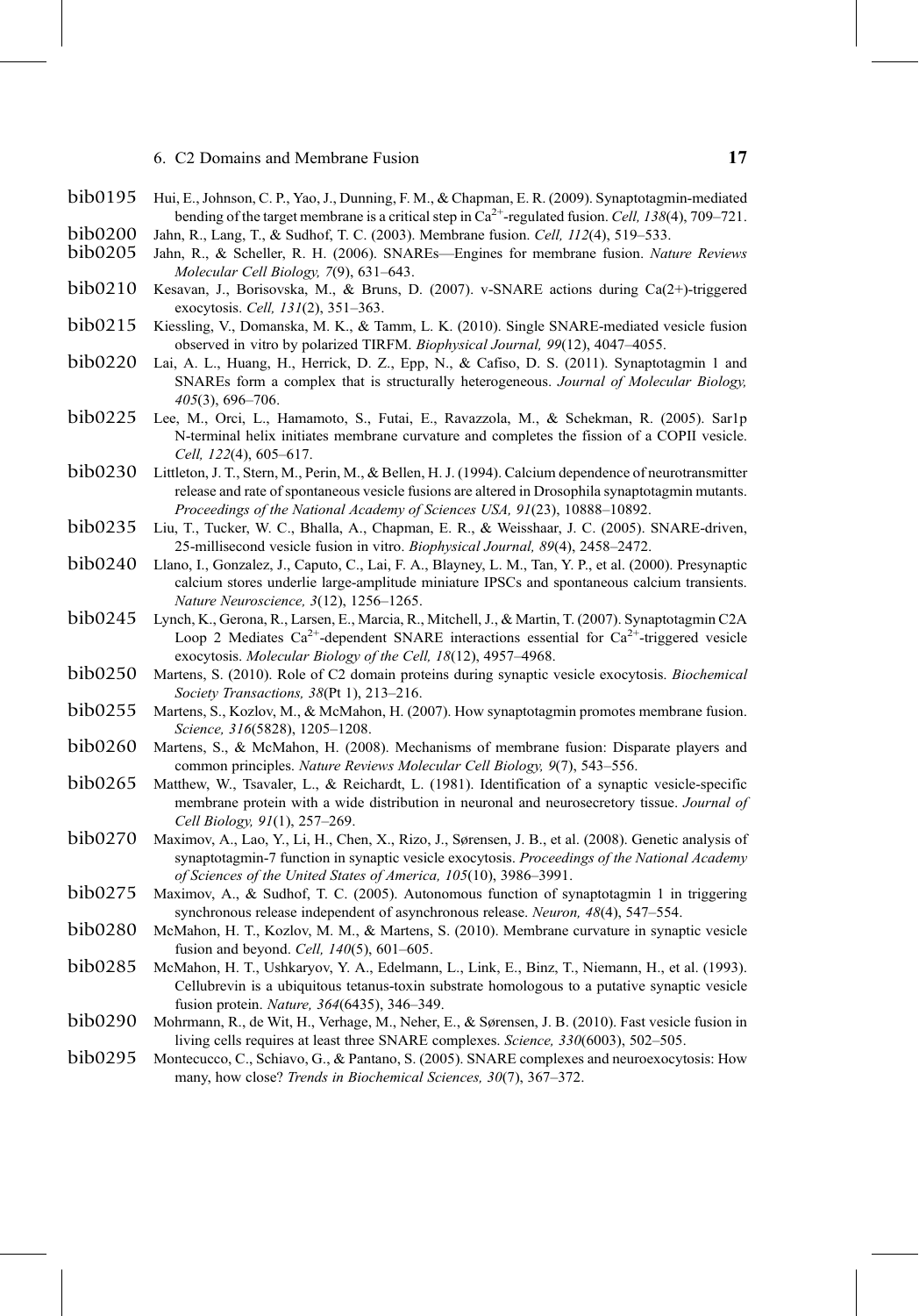- <span id="page-17-0"></span>bib0300 Neher, E., & Sakaba, T. (2008). Multiple roles of calcium ions in the regulation of neurotransmitter release. Neuron, 59(6), 861–872.
- bib0305 Oren-Suissa, M., & Podbilewicz, B. (2007). Cell fusion during development. Trends in Cell Biology, 17(11), 537–546.
- bib0310 Pang, Z. P., Sun, J., Rizo, J., Maximov, A., & Sudhof, T. C. (2006). Genetic analysis of synapto-<br>tagmin 2 in spontaneous and  $Ca^{2+}$ -triggered neurotransmitter release. *EMBO Journal*, 25(10), 2039–2050.
- bib0315 Perin, M. S., Fried, V. A., Mignery, G. A., Jahn, R., & Sudhof, T. C. (1990). Phospholipid binding by a synaptic vesicle protein homologous to the regulatory region of protein kinase C. Nature, 345 (6272), 260–263.
- bib0320 Perin, M. S., Johnston, P. A., Ozcelik, T., Jahn, R., Francke, U., & Sudhof, T. C. (1991). Structural<br>and functional conservation of synaptotagmin (p65) in Drosophila and humans. Journal of Biological Chemistry, 266(1), 615–622.
- bib0325 Peter, B., Kent, H., Mills, I., Vallis, Y., Butler, P., Evans, P., et al. (2004). BAR domains as sensors of membrane curvature: The amphiphysin BAR structure. Science, 303(5657), 495–499.
- bib0330 Pobbati, A., Stein, A., & Fasshauer, D. (2006). N- to C-terminal SNARE complex assembly promotes rapid membrane fusion. Science, 313(5787), 673–676.
- bib0335 Rickman, C., Jimenez, J. L., Graham, M. E., Archer, D. A., Soloviev, M., Burgoyne, R. D., et al. (2006). Conserved prefusion protein assembly in regulated exocytosis. Molecular Biology of the Cell, 17(1), 283–294.
- bib0340 Rizo, J., & Rosenmund, C. (2008). Synaptic vesicle fusion. Nature Structural & Molecular Biology, 15(n7), 665–674.
- bib0345 Rizo, J., & Sudhof, T. C. (1998). C2-domains, structure and function of a universal  $Ca^{2+}$ -binding domain. Journal of Biological Chemistry, 273(26), 15879–15882.
- bib0350 Schiavo, G., Benfenati, F., Poulain, B., Rossetto, O., Polverino de Laureto, P., DasGupta, B., et al. (1992). Tetanus and botulinum-B neurotoxins block neurotransmitter release by proteolytic cleavage of synaptobrevin. Nature, 359(6398), 832–835.
- bib0355 Schoch, S., Deak, F., Konigstorfer, A., Mozhayeva, M., Sara, Y., Sudhof, T., et al. (2001). SNARE function analyzed in synaptobrevin/VAMP knockout mice. *Science*, 294(5544), 1117–1122.
- bib0360 Schonn, J. -S., Maximov, A., Lao, Y., Südhof, T. C., & Sørensen, J. B. (2008). Synaptotagmin-1 and -7 are functionally overlapping Ca2+ sensors for exocytosis in adrenal chromaffin cells. Proceedings of the National Academy of Sciences of the United States of America, 105(10), 3998–4003.
- bib0365 Shorter, J., & Warren, G. (2002). Golgi architecture and inheritance. Annual Review of Cell and Developmental Biology, 18, 379–420.
- bib0370 Skehel, J. J., & Wiley, D. C. (2000). Receptor binding and membrane fusion in virus entry: The influenza hemagglutinin. Annual Review of Biochemistry, 69, 531–569.
- bib0375 Sollner, T., Whiteheart, S. W., Brunner, M., Erdjument-Bromage, H., Geromanos, S., Tempst, P., et al. (1993). SNAP receptors implicated in vesicle targeting and fusion. Nature, 362(6418), 318–324.
- bib0380 Sorensen, J. B. (2004). Formation, stabilisation and fusion of the readily releasable pool of secretory vesicles. Pflugers Archiv, 448(4), 347–362.
- bib0385 Sorensen, J. B., Wiederhold, K., Muller, E., Milosevic, I., Nagy, G., de Groot, B., et al. (2006). Sequential N- to C-terminal SNARE complex assembly drives priming and fusion of secretory vesicles. EMBO Journal, 25(5), 955–966.
- bib0390 Stein, A., Weber, G., Wahl, M. C., & Jahn, R. (2009). Helical extension of the neuronal SNARE complex into the membrane. Nature, 460(7254), 525-528.
- bib0395 Sudhof, T. C. (2004). The synaptic vesicle cycle. Annual Review of Neuroscience, 27, 509–547.<br>bib0400 Südhof. T. C., & Rothman, J. E. (2009). Membrane fusion: Grappling with SNARE and SN
- Südhof, T. C., & Rothman, J. E. (2009). Membrane fusion: Grappling with SNARE and SM proteins. Science, 323(5913), 474–477.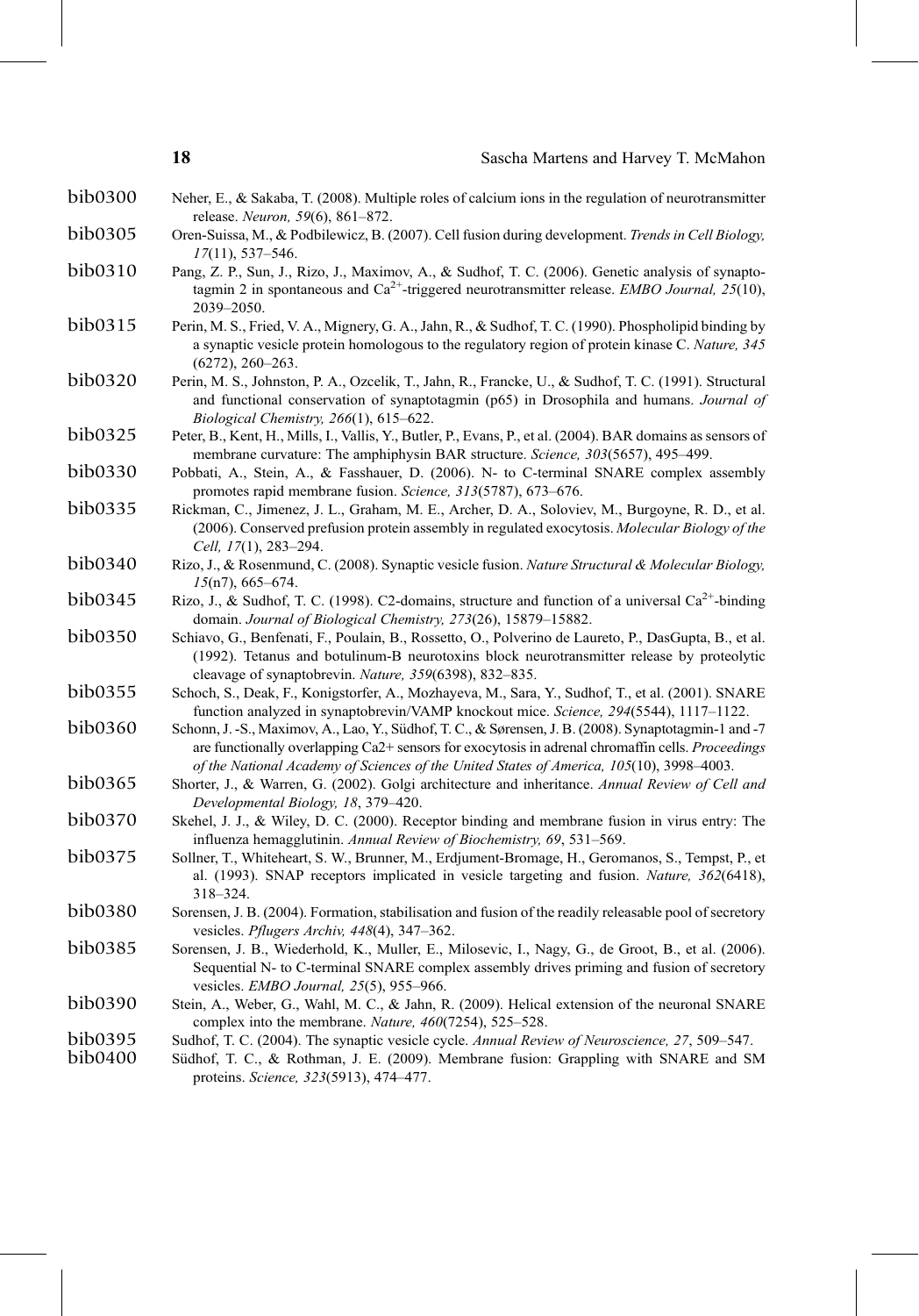- <span id="page-18-0"></span>bib0405 Sun, J., Pang, Z., Qin, D., Fahim, A., Adachi, R., & Sudhof, T. (2007). A dual-Ca<sup>2+</sup>-sensor model for neurotransmitter release in a central synapse. Nature, 450(7170), 676–682.
- $\rm{bib0410}$  Sutton, R. B., Davletov, B. A., Berghuis, A. M., Sudhof, T. C., & Sprang, S. R. (1995). Structure of the first C2 domain of synaptotagmin I: A novel  $\rm Ca^{2+}/phospholipid-binding$  fold. *Cell. 80*(6). the first C2 domain of synaptotagmin I: A novel  $Ca^{2+}/phospholipid$ -binding fold. Cell, 80(6), 929–938.
- Sutton, R. B., Fasshauer, D., Jahn, R., & Brunger, A. T. (1998). Crystal structure of a SNARE complex involved in synaptic exocytosis at 2.4 A resolution. Nature, 395(6700), 347-353.
- bib0420 Takamori, S., Holt, M., Stenius, K., Lemke, E. A., Gronborg, M., Riedel, D., et al. (2006). Molecular anatomy of a trafficking organelle. Cell, 127(4), 831–846.
- Tang, J., Maximov, A., Shin, O. H., Dai, H., Rizo, J., & Sudhof, T. C. (2006). A complexin/ synaptotagmin 1 switch controls fast synaptic vesicle exocytosis. Cell, 126(6), 1175–1187.
- van den Bogaart, G., Holt, M. G., Bunt, G., Riedel, D., Wouters, F. S., & Jahn, R. (2010). One SNARE complex is sufficient for membrane fusion. Nature Structural & Molecular Biology, 17 (3), 358–364. bib0430
- Verhage, M., de Vries, K., Roshol, H., Burbach, J., Gispen, W., & Sudhof, T. (1997). DOC2 proteins in rat brain: Complementary distribution and proposed function as vesicular adapter proteins in early stages of secretion. Neuron, 18(3), 453-461. bib0435
- Verhage, M., Maia, A. S., Plomp, J. J., Brussaard, A. B., Heeroma, J. H., Vermeer, H., et al. (2000). Synaptic assembly of the brain in the absence of neurotransmitter secretion. Science, 287(5454), 864–869.
- bib0445 Verhage, M., & Sørensen, J. B. (2008). Vesicle docking in regulated exocytosis. Traffic, 9(9), 1414–1424.
- Voets, T., Moser, T., Lund, P. E., Chow, R. H., Geppert, M., Sudhof, T. C., et al. (2001). Intracellular calcium dependence of large dense-core vesicle exocytosis in the absence of synaptotagmin I. Proceedings of the National Academy of Sciences U S A, 98(20), 11680–11685. bib0450
- Vrljic, M., Strop, P., Ernst, J. A., Sutton, R. B., Chu, S., & Brunger, A. T. (2010). Molecular mechanism of the synaptotagmin-SNARE interaction in  $Ca^{2+}$ -triggered vesicle fusion. Nature Structural & Molecular Biology, 17(3), 325–331.
- bib0460 Walter, A. M., Wiederhold, K., Bruns, D., Fasshauer, D., & Sørensen, J. B. (2010). Synaptobrevin N-<br>terminally bound to syntaxin–SNAP-25 defines the primed vesicle state in regulated exocytosis. terminally bound to syntaxin–SNAP-25 defines the primed vesicle state in regulated exocytosis. The Journal of Cell Biology, 188(3), 401–413.
- bib0465 Washbourne, P., Thompson, P. M., Carta, M., Costa, E. T., Mathews, J. R., Lopez-Bendito, G., et al. (2002). Genetic ablation of the t-SNARE SNAP-25 distinguishes mechanisms of neuroexocytosis. Nature Neuroscience, 5(1), 19–26.
- bib0470 Weber, T., Zemelman, B., McNew, J., Westermann, B., Gmachl, M., Parlati, F., et al. (1998). SNAREpins: Minimal machinery for membrane fusion. Cell, 92(6), 759–772.
- Xu, J., Mashimo, T., & Sudhof, T. C. (2007). Synaptotagmin-1, -2, and -9: Ca(2+) sensors for fast release that specify distinct presynaptic properties in subsets of neurons. Neuron, 54(4), 567–581.
- $bib0480$  Xu, J., Pang, Z. P., Shin, O. -H., & Sudhof, T. C. (2009). Synaptotagmin-1 functions as a  $Ca^{2+}$  sensor for spontaneous release. Nature Neuroscience, 12(6), 759–766.
- bib0485 Zerial, M., & McBride, H. (2001). Rab proteins as membrane organizers. Nature Reviews Molecular Cell Biology, 2(2), 107–117.
- Zhang, X., Rizo, J., & Sudhof, T. C. (1998). Mechanism of phospholipid binding by the C2Adomain of synaptotagmin I. Biochemistry, 37(36), 12395–12403.